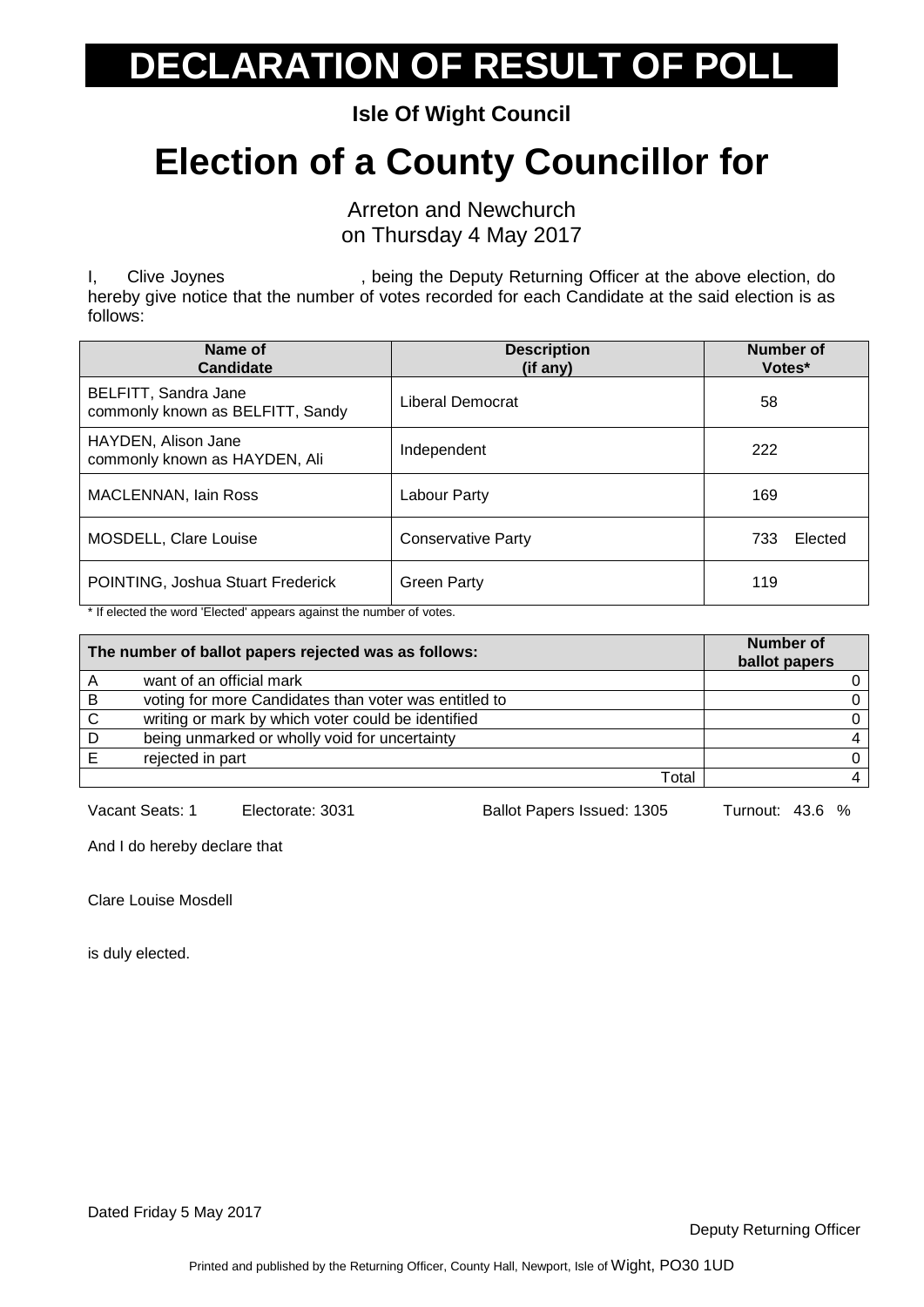**Isle Of Wight Council**

#### **Election of a County Councillor for**

Binstead and Fishbourne on Thursday 4 May 2017

I, Simon Wiggins , being the Deputy Returning Officer at the above election, do hereby give notice that the number of votes recorded for each Candidate at the said election is as follows:

| Name of<br><b>Candidate</b>                                                                 | <b>Description</b><br>(if any) | <b>Number of</b><br>Votes* |
|---------------------------------------------------------------------------------------------|--------------------------------|----------------------------|
| COOK, Jacqueline Eleanor                                                                    | <b>Green Party</b>             | 152                        |
| CORY, Christopher                                                                           | Liberal Democrat               | 62                         |
| GLAZEBROOK, John                                                                            | Labour Party                   | 88                         |
| KILPATRICK, John Clive                                                                      | <b>Conservative Party</b>      | Elected<br>390             |
| PITCHER, Linda Pauline                                                                      | <b>UKIP</b>                    | 32                         |
| WARLOW, Ivor George<br>the protected the word 'Elected' concern capinet the number of vater | Independent                    | 388                        |

If elected the word 'Elected' appears against the number of votes.

|    | The number of ballot papers rejected was as follows:  | Number of<br>ballot papers |
|----|-------------------------------------------------------|----------------------------|
| A  | want of an official mark                              |                            |
| B  | voting for more Candidates than voter was entitled to |                            |
| C  | writing or mark by which voter could be identified    |                            |
| -D | being unmarked or wholly void for uncertainty         |                            |
|    | rejected in part                                      |                            |
|    | Total                                                 |                            |

Vacant Seats: 1 Electorate: 2660 Ballot Papers Issued: 1112 Turnout: 41.8 %

And I do hereby declare that

John Clive Kilpatrick

is duly elected.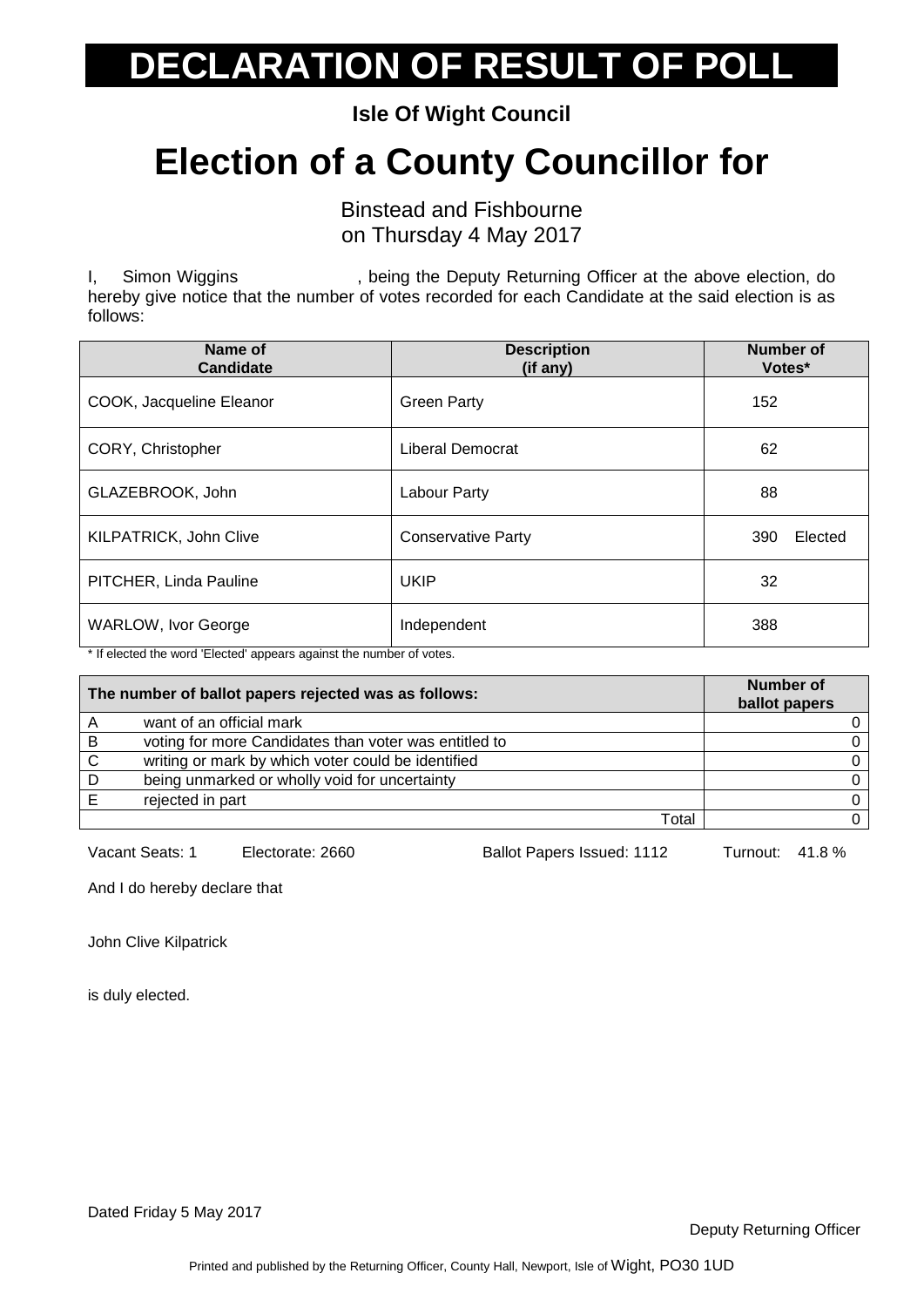**Isle Of Wight Council**

#### **Election of Councillors for**

Brading, St Helens and Bembridge on Thursday 4 May 2017

I, Clive Joynes , being the Deputy Returning Officer at the above election, do hereby give notice that the number of votes recorded for each Candidate at the said election is as follows:

| Name of<br><b>Candidate</b>                                       | <b>Description</b><br>(if any) | <b>Number of</b><br>Votes* |
|-------------------------------------------------------------------|--------------------------------|----------------------------|
| <b>BACON, Jonathan Francis</b>                                    | Independent                    | 996                        |
| BARTRUM, Roger Anthony<br>commonly known as BARTRUM JNR,<br>Roger | <b>Green Party</b>             | 351                        |
| GRANEY, John Henry                                                | Liberal Democrat               | 271                        |
| KENDALL, Gordon                                                   | Independent                    | 870                        |
| MURWILL, Michael Anthony                                          | <b>Conservative Party</b>      | 1115<br>Elected            |
| STREET, Hugh Thomas                                               | Labour Party                   | 251                        |
| <b>TYNDALL, Brian George</b>                                      | <b>Conservative Party</b>      | 1194<br>Elected            |

\* If elected the word 'Elected' appears against the number of votes.

| The number of ballot papers rejected was as follows: |                                                       | Number of<br>ballot papers |
|------------------------------------------------------|-------------------------------------------------------|----------------------------|
|                                                      | want of an official mark                              |                            |
| B                                                    | voting for more Candidates than voter was entitled to |                            |
| $\mathsf{C}$                                         | writing or mark by which voter could be identified    |                            |
| D                                                    | being unmarked or wholly void for uncertainty         | 14                         |
|                                                      | rejected in part                                      | <sup>n</sup>               |
|                                                      | Total                                                 | 15                         |

Vacant Seats: 2 Electorate: 5998 Ballot Papers Issued: 2683 Turnout: 44.73%

And I do hereby declare that

Michael Anthony Murwill

and

Brian George Tyndall

are duly elected.

Dated Friday 5 May 2017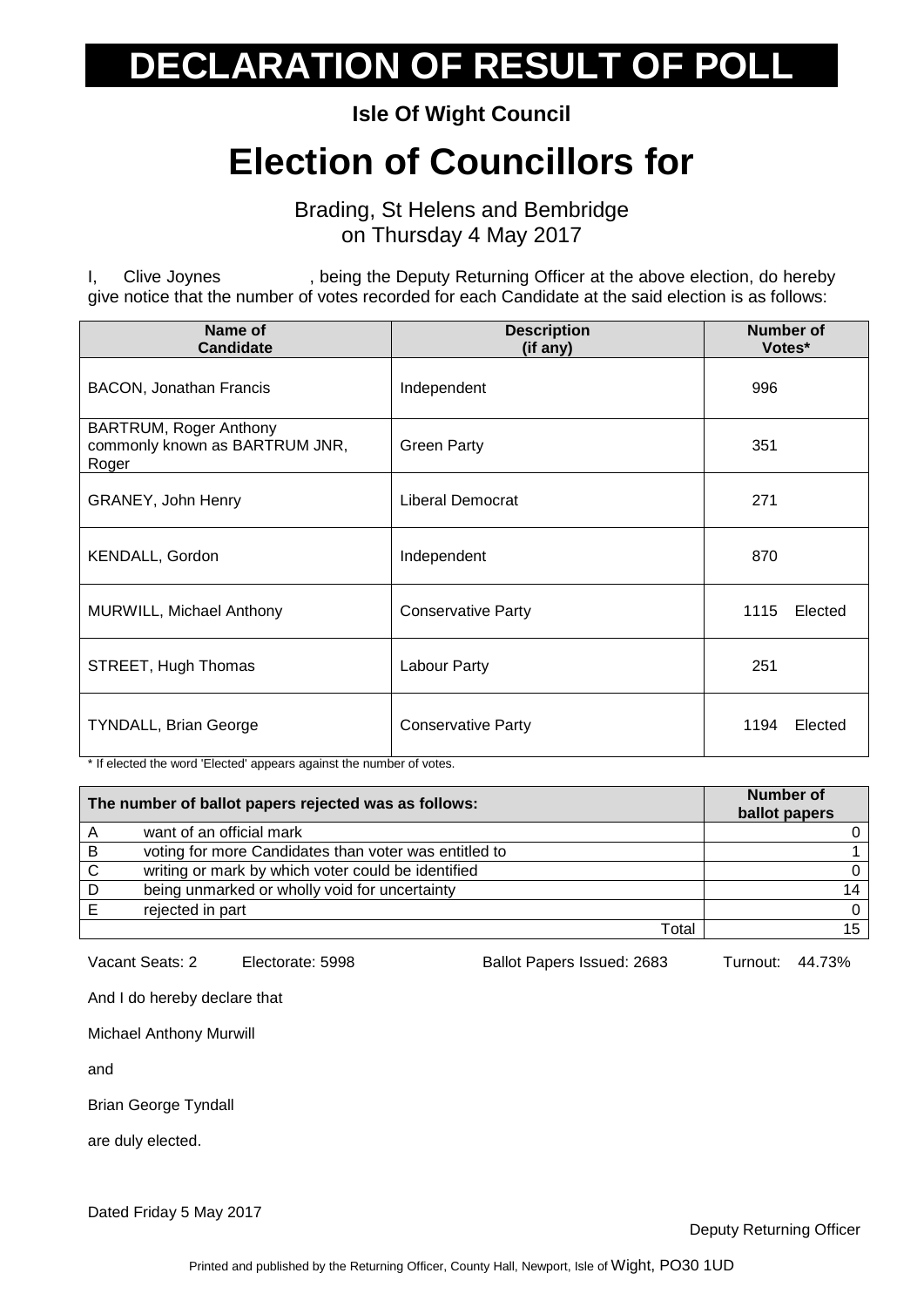**Isle Of Wight Council**

#### **Election of a Councillor for**

**Carisbrooke** 

on Thursday 4 May 2017

I, Simon Wiggins , being the Deputy Returning Officer at the above election, do hereby give notice that the number of votes recorded for each Candidate at the said election is as follows:

| Name of<br><b>Candidate</b>           | <b>Description</b><br>(if any) | <b>Number of</b><br>Votes* |
|---------------------------------------|--------------------------------|----------------------------|
| HOBART, John Vere                     | <b>Conservative Party</b>      | Elected<br>595             |
| MAY, Imogen Thea                      | <b>Green Party</b>             | 339                        |
| <b>VERSTRAETEN, Liam Norman Peter</b> | Independent                    | 97                         |

\* If elected the word 'Elected' appears against the number of votes.

| The number of ballot papers rejected was as follows: |                                                       | Number of<br>ballot papers |
|------------------------------------------------------|-------------------------------------------------------|----------------------------|
| Α                                                    | want of an official mark                              |                            |
| B                                                    | voting for more Candidates than voter was entitled to |                            |
| C                                                    | writing or mark by which voter could be identified    |                            |
| D                                                    | being unmarked or wholly void for uncertainty         | $\overline{4}$             |
|                                                      | rejected in part                                      |                            |
|                                                      | Total                                                 | 12.                        |

Vacant Seats: 1 Electorate: 2615 Ballot Papers Issued: 1043 Turnout: 39.89%

And I do hereby declare that

John Vere Hobart

is duly elected.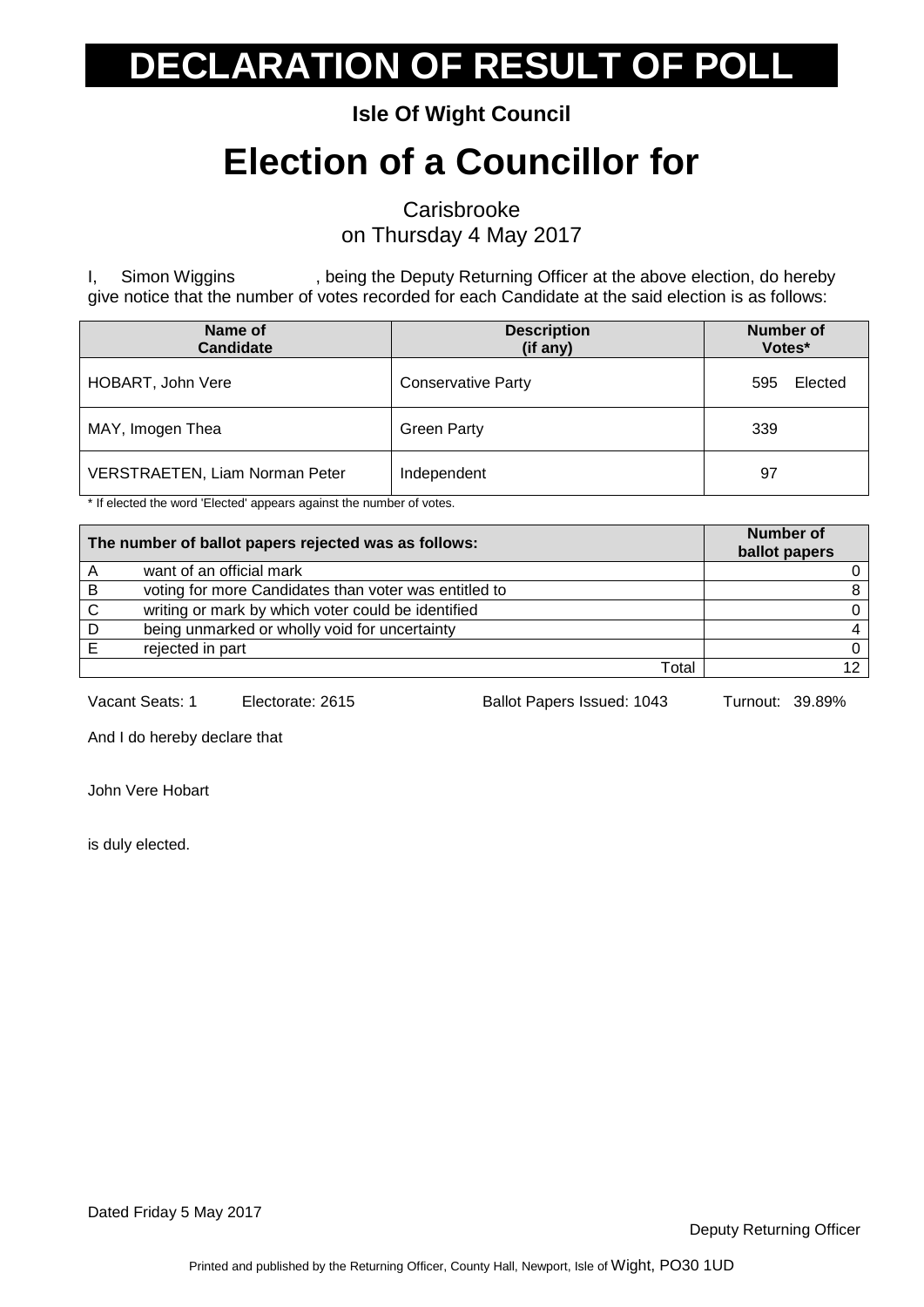**Isle Of Wight Council**

#### **Election of a Councillor for**

Central Wight on Thursday 4 May 2017

I, Claire Shand , being the Deputy Returning Officer at the above election, do hereby give notice that the number of votes recorded for each Candidate at the said election is as follows:

| Name of<br><b>Candidate</b>                                 | <b>Description</b><br>(if any) | Number of<br>Votes* |
|-------------------------------------------------------------|--------------------------------|---------------------|
| LANGAN, Andrew Michael                                      | <b>Green Party</b>             | 258                 |
| MCKEAN, Jane Alison                                         | Labour Party                   | 81                  |
| SEELY, Robert William Henry<br>commonly known as SEELY, Bob | <b>Conservative Party</b>      | Elected<br>1026     |

\* If elected the word 'Elected' appears against the number of votes.

|   | The number of ballot papers rejected was as follows:  | <b>Number of</b><br>ballot papers |
|---|-------------------------------------------------------|-----------------------------------|
|   | want of an official mark                              |                                   |
| B | voting for more Candidates than voter was entitled to |                                   |
| C | writing or mark by which voter could be identified    |                                   |
| D | being unmarked or wholly void for uncertainty         |                                   |
|   | rejected in part                                      |                                   |
|   | Total                                                 |                                   |

Vacant Seats: 1 Electorate: 2862 Ballot Papers Issued: 1366 Turnout: 47.73%

And I do hereby declare that

Robert William Seeley

is duly elected.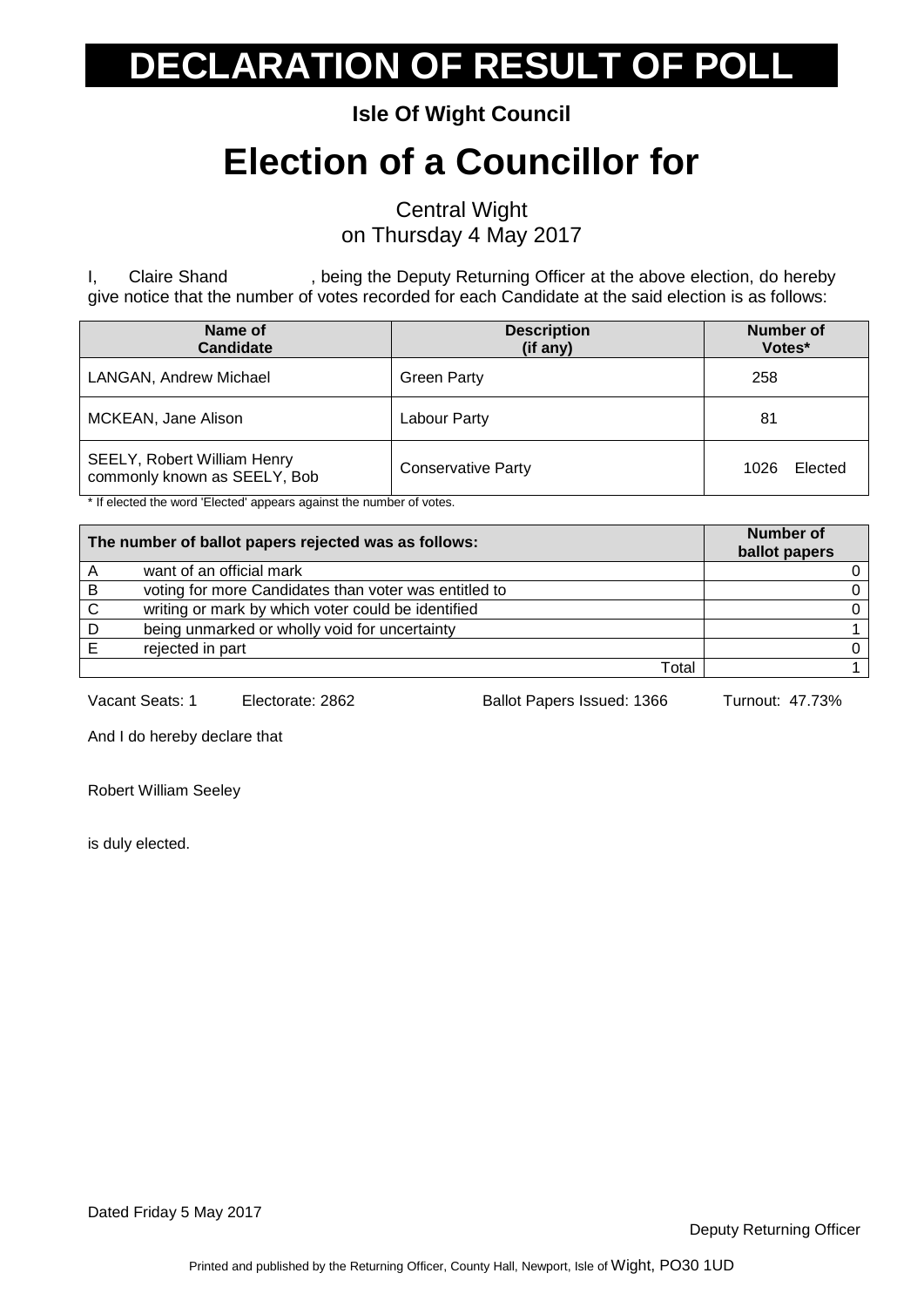**Isle Of Wight Council**

#### **Election of a County Councillor for**

Chale, Niton and Whitwell on Thursday 4 May 2017

I, Clive Joynes , being the Deputy Returning Officer at the above election, do hereby give notice that the number of votes recorded for each Candidate at the said election is as follows:

| Name of<br><b>Candidate</b>    | <b>Description</b><br>(if any) | <b>Number of</b><br>Votes* |
|--------------------------------|--------------------------------|----------------------------|
| <b>CRITCHISON, Claire Leah</b> | <b>Green Party</b>             | 313                        |
| <b>LOADER, Wendy Christine</b> | Labour Party                   | 80                         |
| STEWART, David Kevin           | <b>Conservative Party</b>      | Elected<br>791             |

\* If elected the word 'Elected' appears against the number of votes.

| The number of ballot papers rejected was as follows: |                                                       | Number of<br>ballot papers |
|------------------------------------------------------|-------------------------------------------------------|----------------------------|
|                                                      | want of an official mark                              |                            |
| B                                                    | voting for more Candidates than voter was entitled to |                            |
| C                                                    | writing or mark by which voter could be identified    |                            |
| D                                                    | being unmarked or wholly void for uncertainty         |                            |
|                                                      | rejected in part                                      |                            |
|                                                      | Total                                                 |                            |

Vacant Seats: 1 Electorate: 2324 Ballot Papers Issued: 1187 Turnout: 51.07%

And I do hereby declare that

David Kevin Stewart

is duly elected.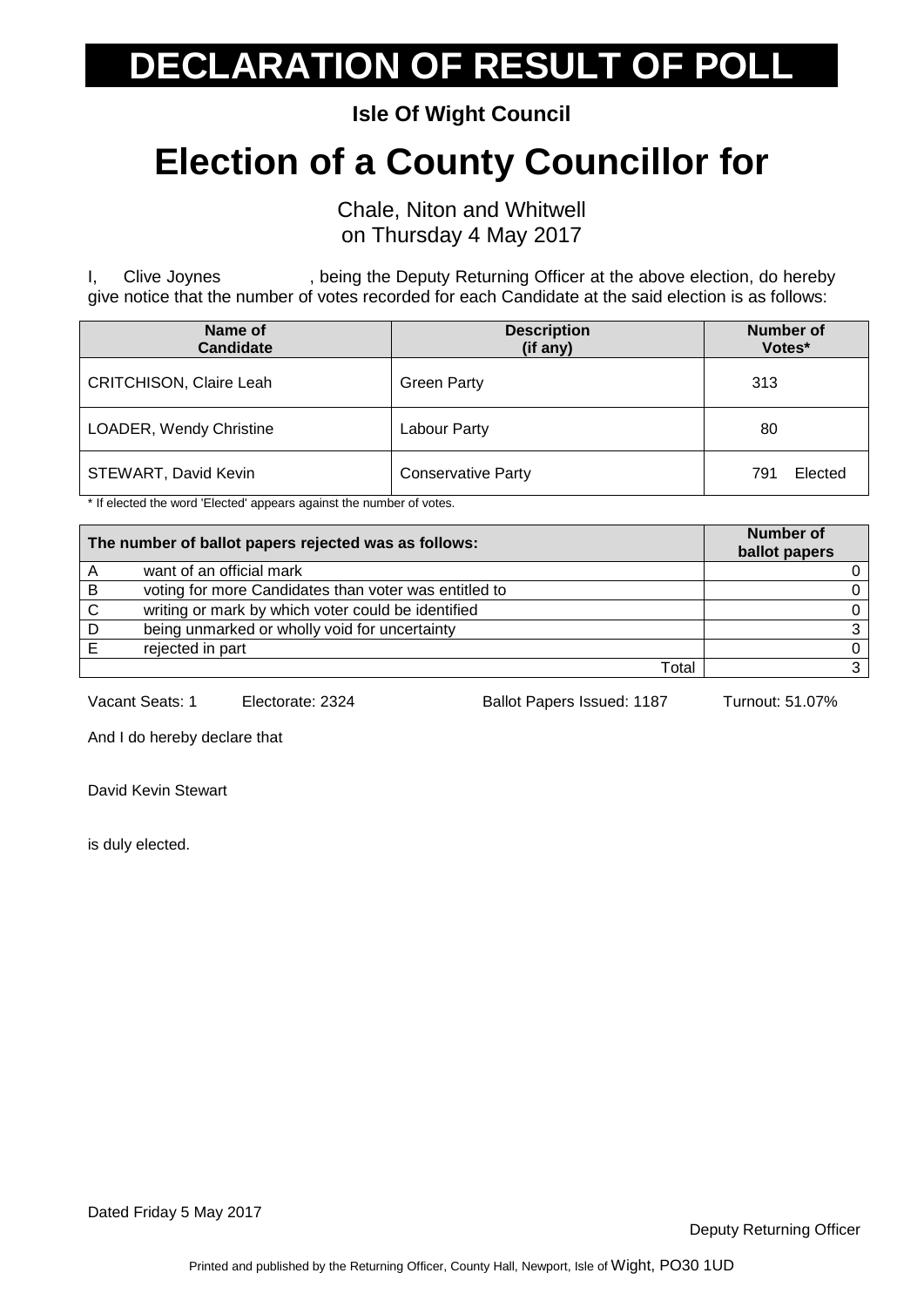**Isle Of Wight Council**

#### **Election of a County Councillor for**

Cowes Medina on Thursday 4 May 2017

I, Helen Miles , being the Deputy Returning Officer at the above election, do hereby give notice that the number of votes recorded for each Candidate at the said election is as follows:

| Name of<br><b>Candidate</b>                                  | <b>Description</b><br>(if any) | <b>Number of</b><br>Votes* |
|--------------------------------------------------------------|--------------------------------|----------------------------|
| HALDENBY, Benjamin Edward<br>commonly known as HALDENBY, Ben | Labour Party                   | 95                         |
| OLIVER, Neil                                                 | <b>Green Party</b>             | 167                        |
| PEACEY WILCOX, Lora                                          | Independent                    | Elected<br>528             |
| <b>WALTERS, David Kenneth</b>                                | <b>Conservative Party</b>      | 128                        |

\* If elected the word 'Elected' appears against the number of votes.

| The number of ballot papers rejected was as follows: |                                                       | <b>Number of</b><br>ballot papers |
|------------------------------------------------------|-------------------------------------------------------|-----------------------------------|
|                                                      | want of an official mark                              |                                   |
| -B                                                   | voting for more Candidates than voter was entitled to |                                   |
| C                                                    | writing or mark by which voter could be identified    |                                   |
| D                                                    | being unmarked or wholly void for uncertainty         |                                   |
|                                                      | rejected in part                                      |                                   |
|                                                      | Total                                                 |                                   |

Vacant Seats: 1 Electorate: 2984 Ballot Papers Issued: 921 Turnout: 30.86%

And I do hereby declare that

Lora Peacey Wilcox

is duly elected.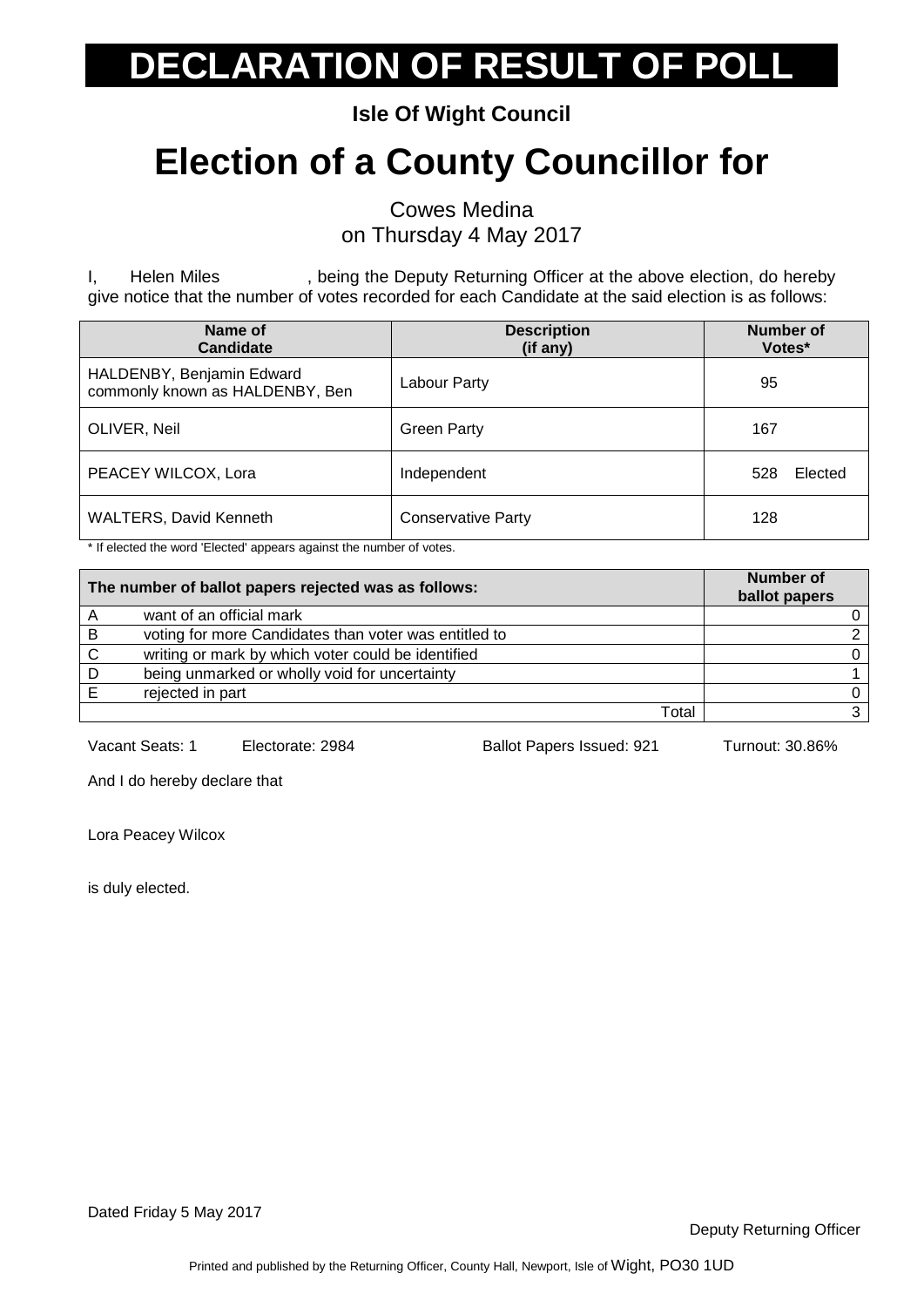**Isle Of Wight Council**

#### **Election of a Councillor for**

Cowes North

on Thursday 4 May 2017

I, Helen Miles **State 1.0 Fields**, being the Deputy Returning Officer at the above election, do hereby give notice that the number of votes recorded for each Candidate at the said election is as follows:

| Name of<br><b>Candidate</b>                                     | <b>Description</b><br>(if any) | <b>Number of</b><br>Votes* |
|-----------------------------------------------------------------|--------------------------------|----------------------------|
| ADAMS, Annie Louise<br>commonly known as ADAMS, Anni            | Liberal Democrat               | 227                        |
| BARTRUM, Jean Margaret                                          | <b>Green Party</b>             | 246                        |
| <b>BERTIE, Paul Michael</b>                                     | <b>Conservative Party</b>      | 389<br>Elected             |
| LYNDEN-BELL, Rosemary<br>commonly known as LYNDEN-BELL,<br>Rose | <b>UKIP</b>                    | 47                         |

\* If elected the word 'Elected' appears against the number of votes.

| The number of ballot papers rejected was as follows: |                                                       | <b>Number of</b><br>ballot papers |
|------------------------------------------------------|-------------------------------------------------------|-----------------------------------|
| Α                                                    | want of an official mark                              |                                   |
| B                                                    | voting for more Candidates than voter was entitled to |                                   |
| C                                                    | writing or mark by which voter could be identified    |                                   |
| D                                                    | being unmarked or wholly void for uncertainty         | ว                                 |
|                                                      | rejected in part                                      |                                   |
|                                                      | Total                                                 |                                   |

Vacant Seats: 1 Electorate: 2479 Ballot Papers Issued: 912 Turnout:36.79%

And I do hereby declare that

Paul Michael Bertie

is duly elected.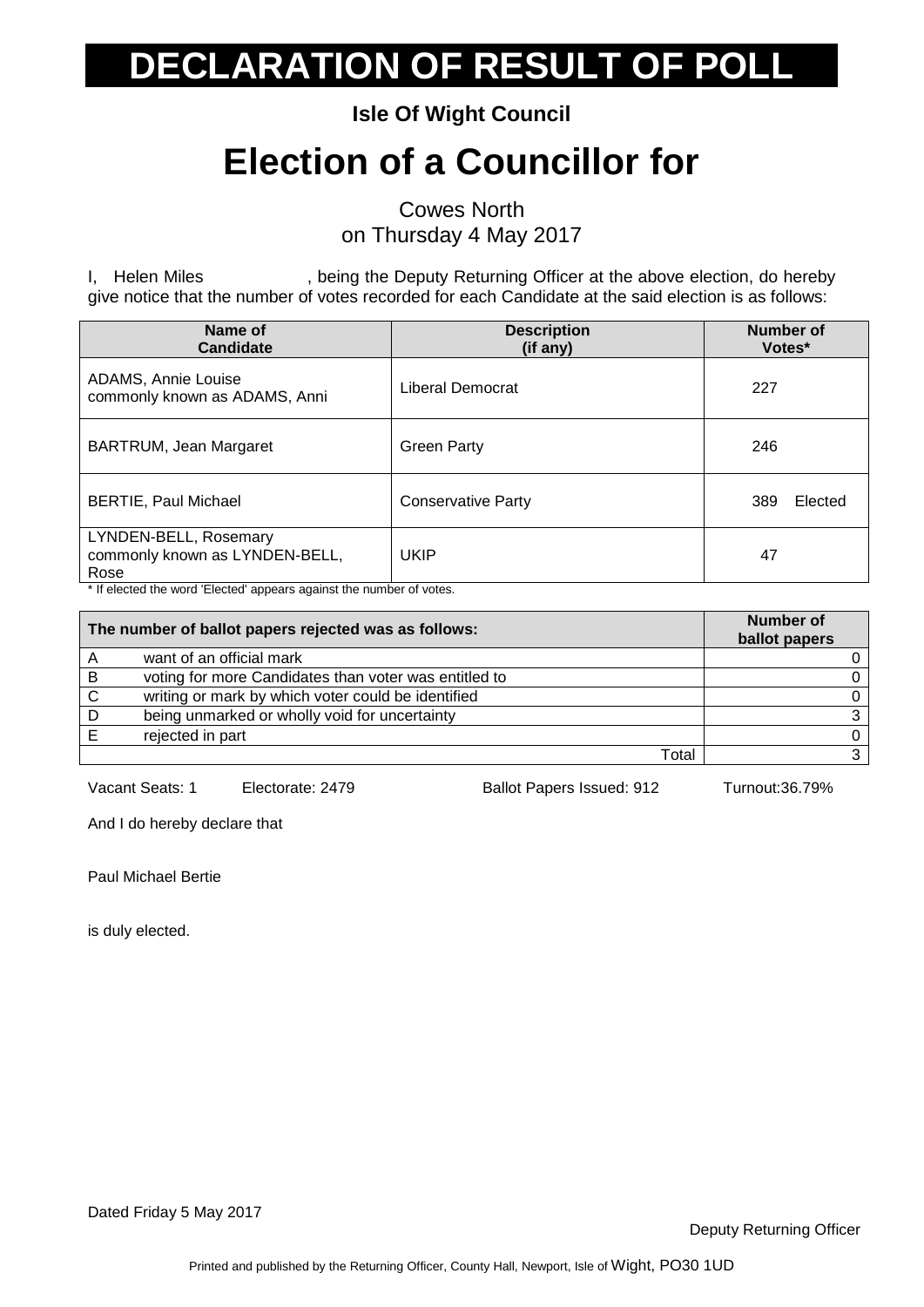**Isle Of Wight Council**

#### **Election of a Councillor for**

Cowes South and Northwood on Thursday 4 May 2017

I, Simon Wiggins , being the Deputy Returning Officer at the above election, do hereby give notice that the number of votes recorded for each Candidate at the said election is as follows:

| Name of<br><b>Candidate</b>                                          | <b>Description</b><br>(if any) | Number of<br>Votes* |
|----------------------------------------------------------------------|--------------------------------|---------------------|
| BOSSMAN, William David<br>commonly known as BOSSMAN, Will            | Labour Party                   | 238                 |
| NICHOLSON, John Ulysses Anthony                                      | <b>Conservative Party</b>      | 658<br>Elected      |
| <b>TENNANT, Laurence Robert</b><br>commonly known as TENNANT, Laurie | <b>Green Party</b>             | 257                 |

\* If elected the word 'Elected' appears against the number of votes.

| The number of ballot papers rejected was as follows: |                                                       | <b>Number of</b><br>ballot papers |
|------------------------------------------------------|-------------------------------------------------------|-----------------------------------|
|                                                      | want of an official mark                              |                                   |
| B                                                    | voting for more Candidates than voter was entitled to |                                   |
| C                                                    | writing or mark by which voter could be identified    |                                   |
| D                                                    | being unmarked or wholly void for uncertainty         |                                   |
|                                                      | rejected in part                                      |                                   |
|                                                      | Total                                                 |                                   |

Vacant Seats: 1 Electorate: 2852 Ballot Papers Issued: 1155 Turnout: 40.5%

And I do hereby declare that

John Ulysses Anthony Nicholson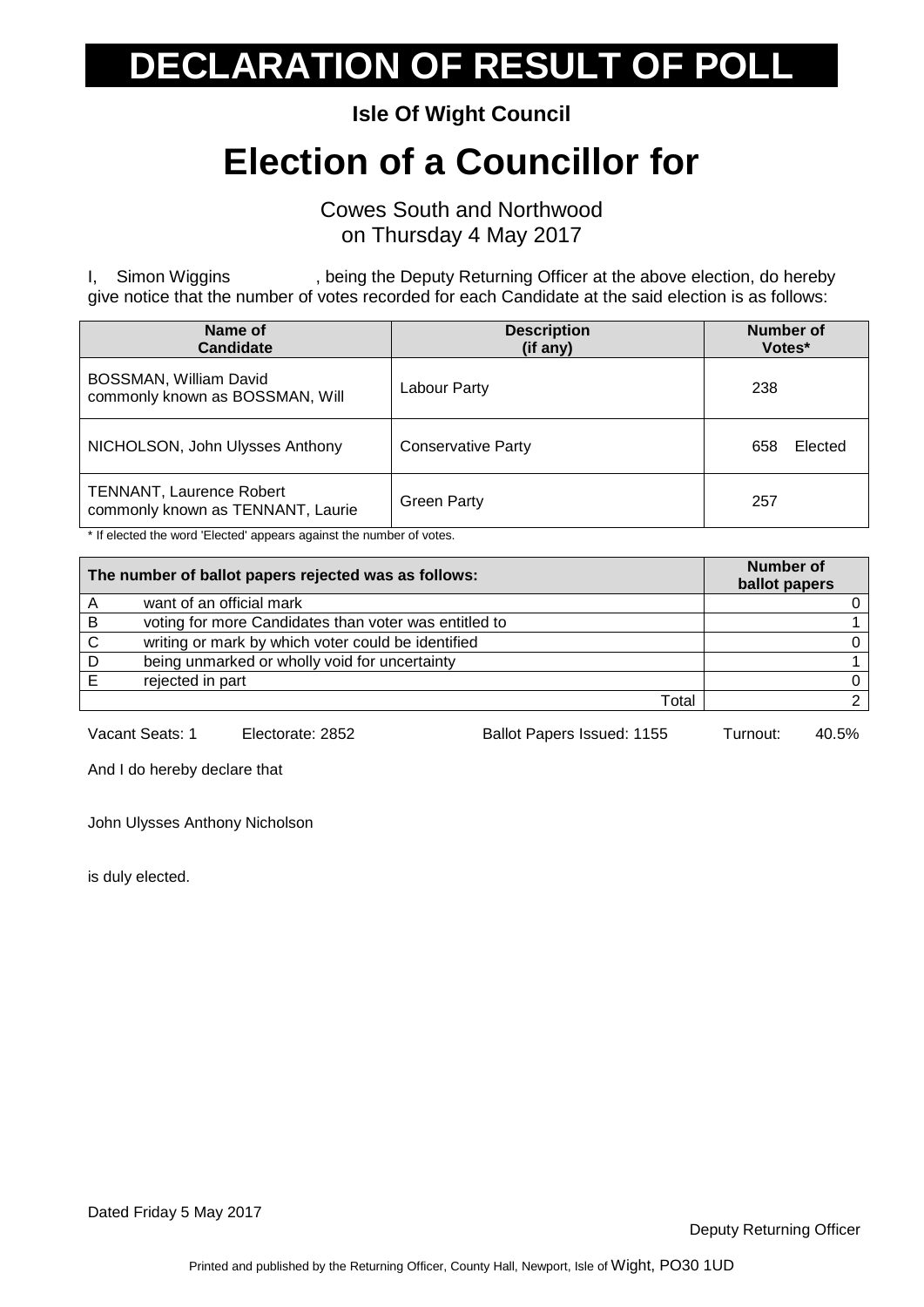**Isle Of Wight Council**

#### **Election of a Councillor for**

Cowes West and Gurnard on Thursday 4 May 2017

I, Claire Shand , being the Deputy Returning Officer at the above election, do hereby give notice that the number of votes recorded for each Candidate at the said election is as follows:

| Name of<br><b>Candidate</b>       | <b>Description</b><br>(if any) | <b>Number of</b><br>Votes* |         |
|-----------------------------------|--------------------------------|----------------------------|---------|
| <b>FULLER, Paul Andrew</b>        | Independent                    | 1145                       | Elected |
| LOVELACE, Cheryl Elizabeth Audrey | Labour Party                   | 75                         |         |
| PRESTON, Christopher Elliott      | <b>Conservative Party</b>      | 293                        |         |

\* If elected the word 'Elected' appears against the number of votes.

| The number of ballot papers rejected was as follows: |                                                       | Number of<br>ballot papers |
|------------------------------------------------------|-------------------------------------------------------|----------------------------|
|                                                      | want of an official mark                              |                            |
| B                                                    | voting for more Candidates than voter was entitled to |                            |
| C                                                    | writing or mark by which voter could be identified    |                            |
| D                                                    | being unmarked or wholly void for uncertainty         |                            |
|                                                      | rejected in part                                      |                            |
|                                                      | Total                                                 |                            |

Vacant Seats: 1 Electorate: 3124 Ballot Papers Issued: 1515 Turnout: 48.5 %

And I do hereby declare that

Paul Andrew Fuller

is duly elected.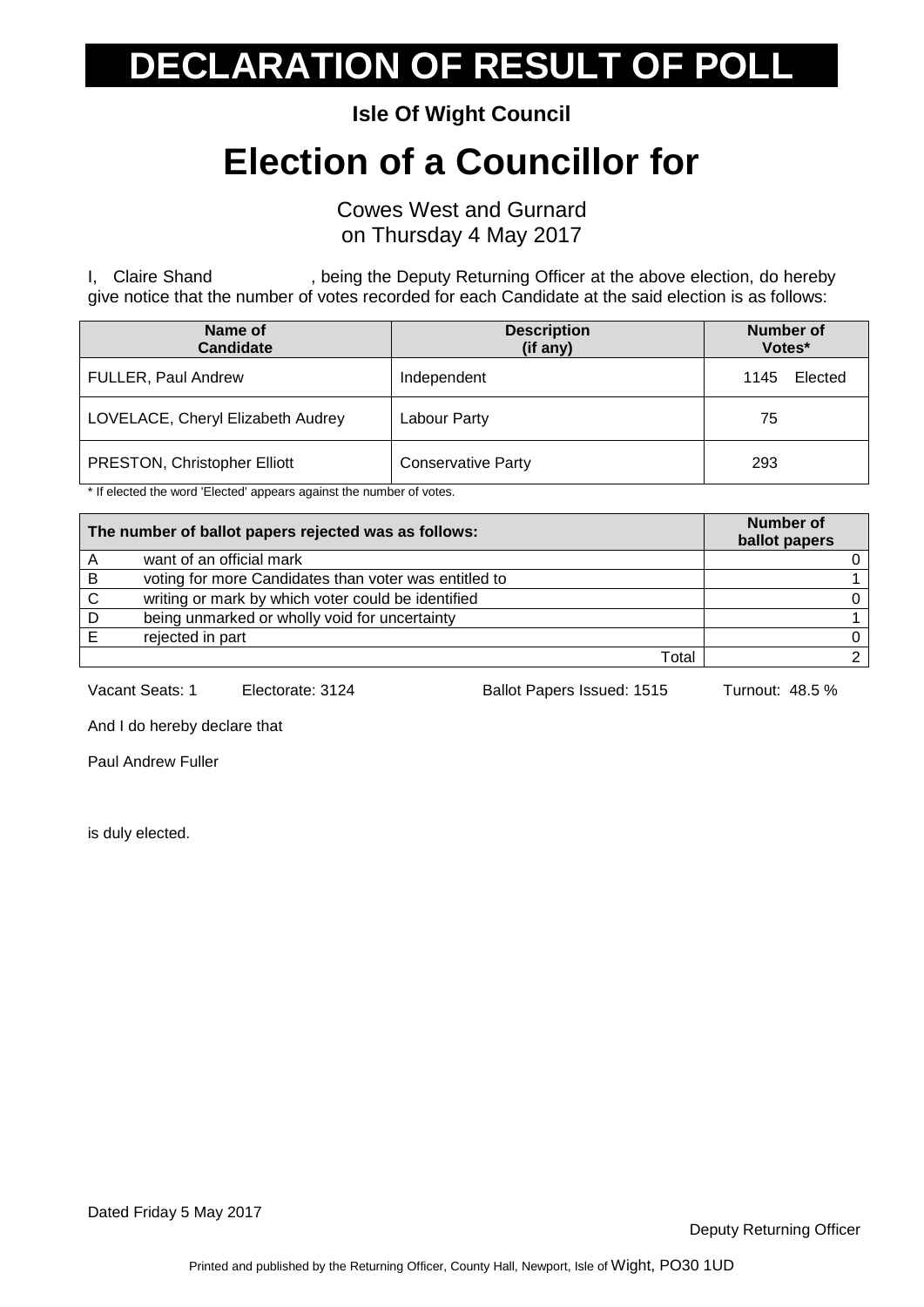**Isle Of Wight Council**

#### **Election of a Councillor for**

East Cowes

on Thursday 4 May 2017

I, Helen Miles , being the Deputy Returning Officer at the above election, do hereby give notice that the number of votes recorded for each Candidate at the said election is as follows:

| Name of<br><b>Candidate</b>                             | <b>Description</b><br>(if any) | <b>Number of</b><br>Votes* |
|---------------------------------------------------------|--------------------------------|----------------------------|
| COLLIS, Michael John                                    | <b>Conservative Party</b>      | 199                        |
| HILLARD, Luisa Francesca                                | Independent                    | 336                        |
| LOVE, Karl                                              | Independent                    | Elected<br>62C             |
| PACKHAM, Robert Frank<br>commonly known as PACKHAM, Bob | Liberal Democrat               | 154                        |

\* If elected the word 'Elected' appears against the number of votes.

| The number of ballot papers rejected was as follows: |                                                       | <b>Number of</b><br>ballot papers |
|------------------------------------------------------|-------------------------------------------------------|-----------------------------------|
|                                                      | want of an official mark                              |                                   |
| B                                                    | voting for more Candidates than voter was entitled to |                                   |
| C                                                    | writing or mark by which voter could be identified    |                                   |
| D                                                    | being unmarked or wholly void for uncertainty         |                                   |
|                                                      | rejected in part                                      |                                   |
|                                                      | Total                                                 |                                   |

Vacant Seats: 1 Electorate: 3104 Ballot Papers Issued: 1311 Turnout: 42.24%

And I do hereby declare that

Karl Love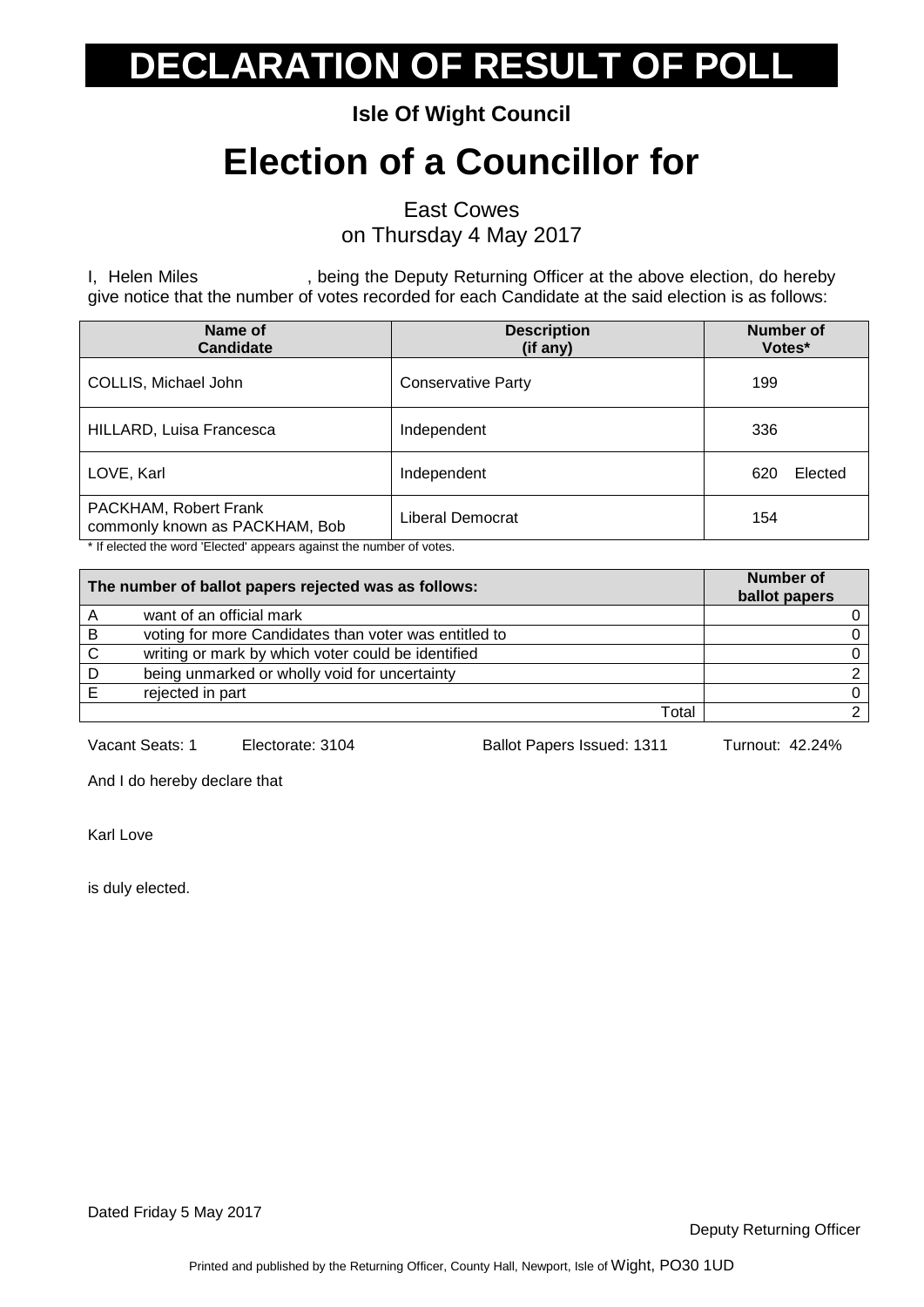**Isle Of Wight Council**

#### **Election of a County Councillor for**

Freshwater North on Thursday 4 May 2017

I, Simon Wiggins , being the Deputy Returning Officer at the above election, do hereby give notice that the number of votes recorded for each Candidate at the said election is as follows:

| Name of<br><b>Candidate</b>                                                                                    | <b>Description</b><br>(if any) | Number of<br>Votes* |
|----------------------------------------------------------------------------------------------------------------|--------------------------------|---------------------|
| CAMERON, George William                                                                                        | <b>Conservative Party</b>      | Elected<br>453      |
| JAMES, Daniel Howard<br>$\mathbf{A}$ , and $\mathbf{A}$ , and $\mathbf{A}$ , and $\mathbf{A}$<br>$\cdots$<br>. | <b>Green Party</b>             | 361                 |

\* If elected the word 'Elected' appears against the number of votes.

| The number of ballot papers rejected was as follows: |                                                       | Number of<br>ballot papers |
|------------------------------------------------------|-------------------------------------------------------|----------------------------|
|                                                      | want of an official mark                              |                            |
| B                                                    | voting for more Candidates than voter was entitled to |                            |
| C                                                    | writing or mark by which voter could be identified    |                            |
| D                                                    | being unmarked or wholly void for uncertainty         |                            |
|                                                      | rejected in part                                      |                            |
|                                                      | Total                                                 |                            |

Vacant Seats: 1 Electorate: 2199 Ballot Papers Issued: 820 Turnout: 37.29%

And I do hereby declare that

George William Cameron

is duly elected.

Dated Friday 5 May 2017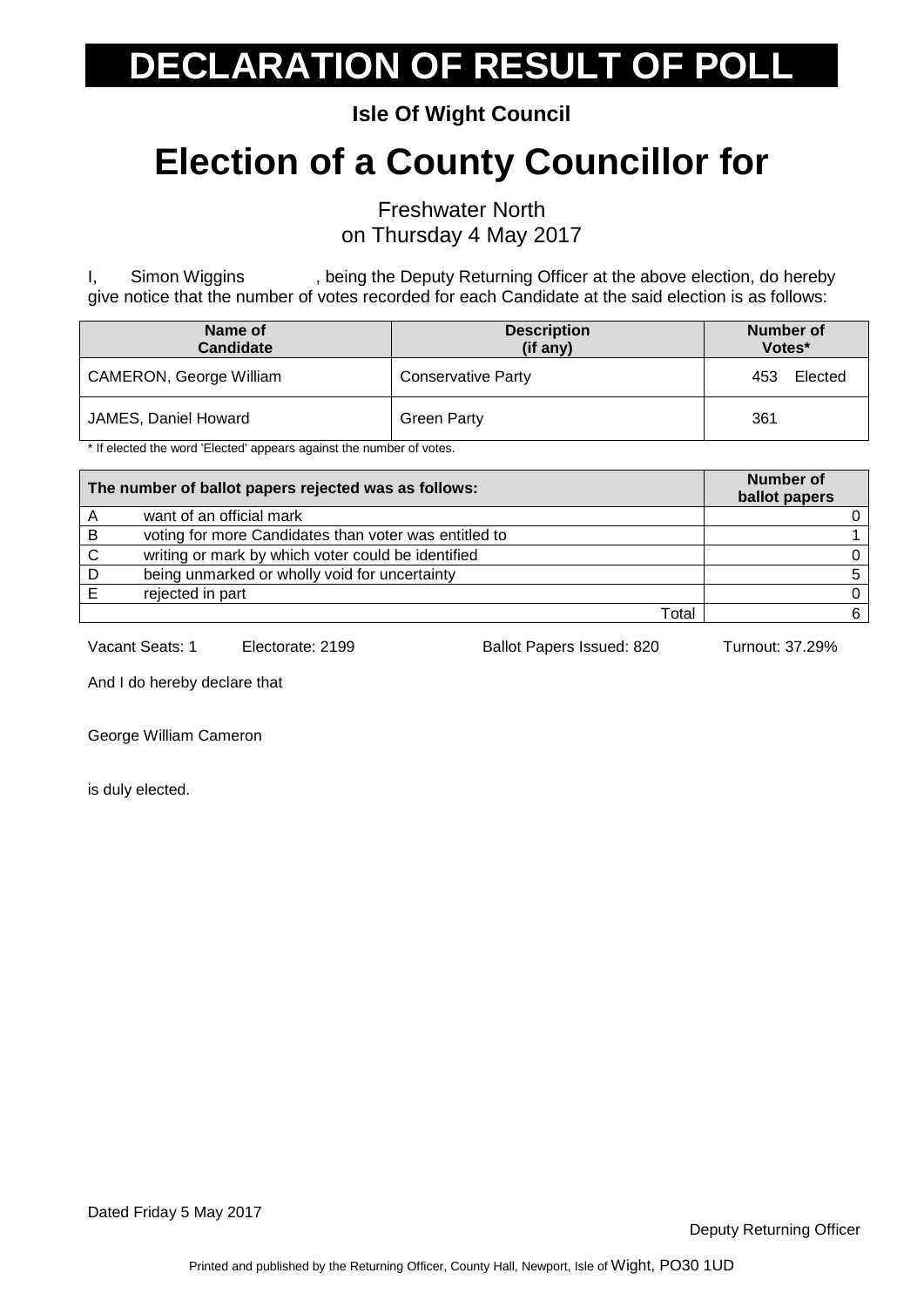**Isle Of Wight Council**

#### **Election of a County Councillor for**

Freshwater South on Thursday 4 May 2017

I, Claire Shand , being the Deputy Returning Officer at the above election, do hereby give notice that the number of votes recorded for each Candidate at the said election is as follows:

| Name of<br><b>Candidate</b>                                    | <b>Description</b><br>(if any) | Number of<br>Votes* |
|----------------------------------------------------------------|--------------------------------|---------------------|
| <b>BRENNAN, Terry Steven</b>                                   | <b>UKIP</b>                    | 59                  |
| MEDLAND, John Cedric                                           |                                | Elected<br>520      |
| STUART, Marc Nicholas Donald<br>commonly known as STUART, Nick | Liberal Democrat               | 93                  |
| <b>WOLFE, Matthew Timothy Peter</b>                            | Labour Party                   | 73                  |
| <b>WYRE, Gareth David</b>                                      | <b>Conservative Party</b>      | 291                 |

\* If elected the word 'Elected' appears against the number of votes.

|   | The number of ballot papers rejected was as follows:  | <b>Number of</b><br>ballot papers |
|---|-------------------------------------------------------|-----------------------------------|
|   | want of an official mark                              |                                   |
| B | voting for more Candidates than voter was entitled to |                                   |
| C | writing or mark by which voter could be identified    |                                   |
| D | being unmarked or wholly void for uncertainty         |                                   |
|   | rejected in part                                      |                                   |
|   | Total                                                 |                                   |

Vacant Seats: 1 Electorate: 2547 Ballot Papers Issued: 1038 Turnout: 40.75%

And I do hereby declare that

John Cedric Medland

is duly elected.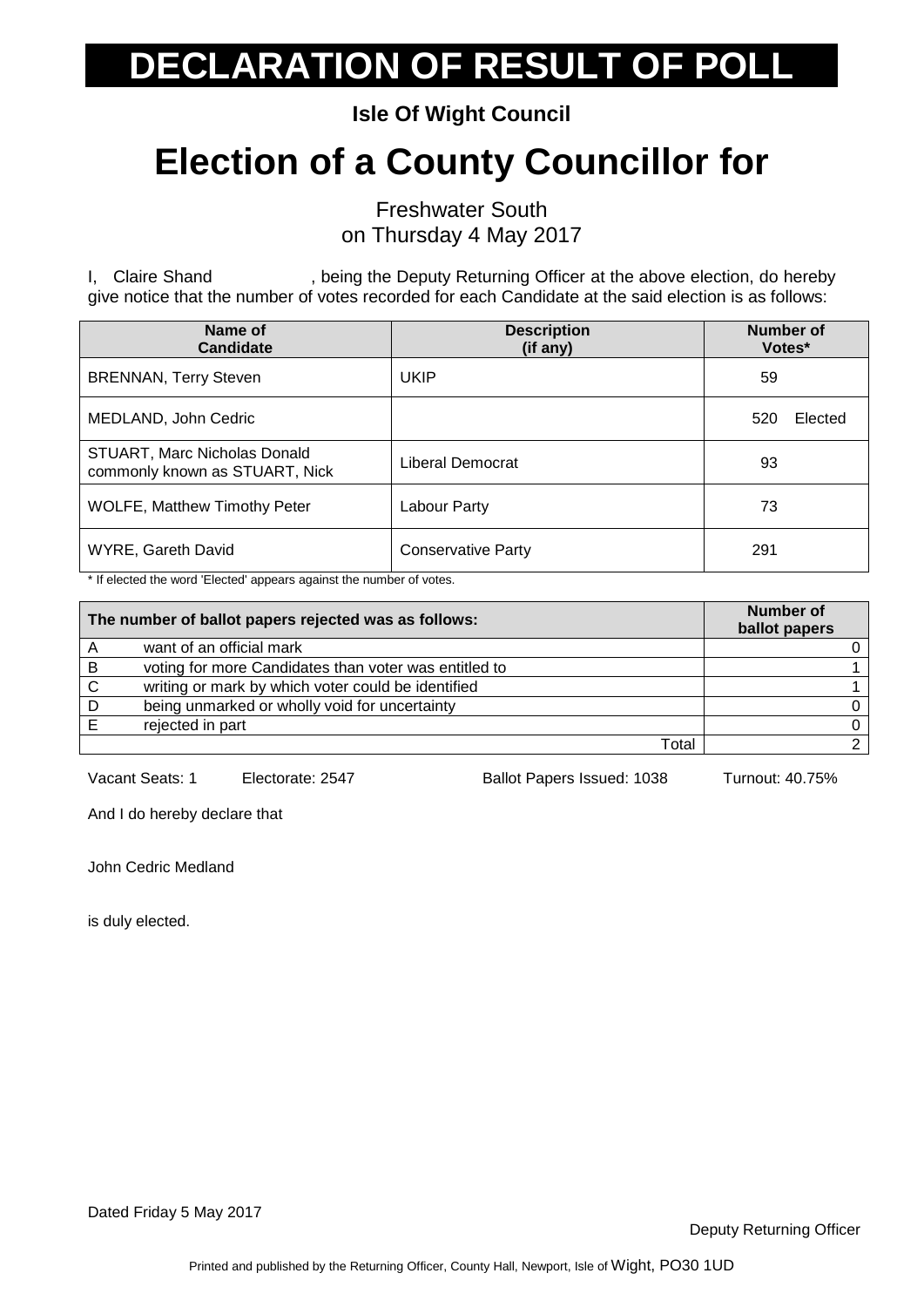**Isle Of Wight Council**

#### **Election of a County Councillor for**

Godshill and Wroxall on Thursday 4 May 2017

I, Simon Wiggins , being the Deputy Returning Officer at the above election, do hereby give notice that the number of votes recorded for each Candidate at the said election is as follows:

| Name of<br><b>Candidate</b>                                            | <b>Description</b><br>(if any) | <b>Number of</b><br>Votes* |
|------------------------------------------------------------------------|--------------------------------|----------------------------|
| <b>BARRY, Patrick James Nicholas</b><br>commonly known as BARRY, Patch | <b>Green Party</b>             | 85                         |
| DOWNER, Rodney David                                                   | Independent                    | Elected<br>1006            |
| SMITH-WAINWRIGHT, Ewan                                                 | <b>Conservative Party</b>      | 127                        |

\* If elected the word 'Elected' appears against the number of votes.

| The number of ballot papers rejected was as follows: |                                                       | <b>Number of</b><br>ballot papers |
|------------------------------------------------------|-------------------------------------------------------|-----------------------------------|
|                                                      | want of an official mark                              |                                   |
| B                                                    | voting for more Candidates than voter was entitled to |                                   |
| C                                                    | writing or mark by which voter could be identified    |                                   |
| D                                                    | being unmarked or wholly void for uncertainty         |                                   |
|                                                      | rejected in part                                      |                                   |
|                                                      | Total                                                 |                                   |

Vacant Seats: 1 Electorate: 2585 Ballot Papers Issued: 1220 Turnout: 47.20%

And I do hereby declare that

Rodney David Downer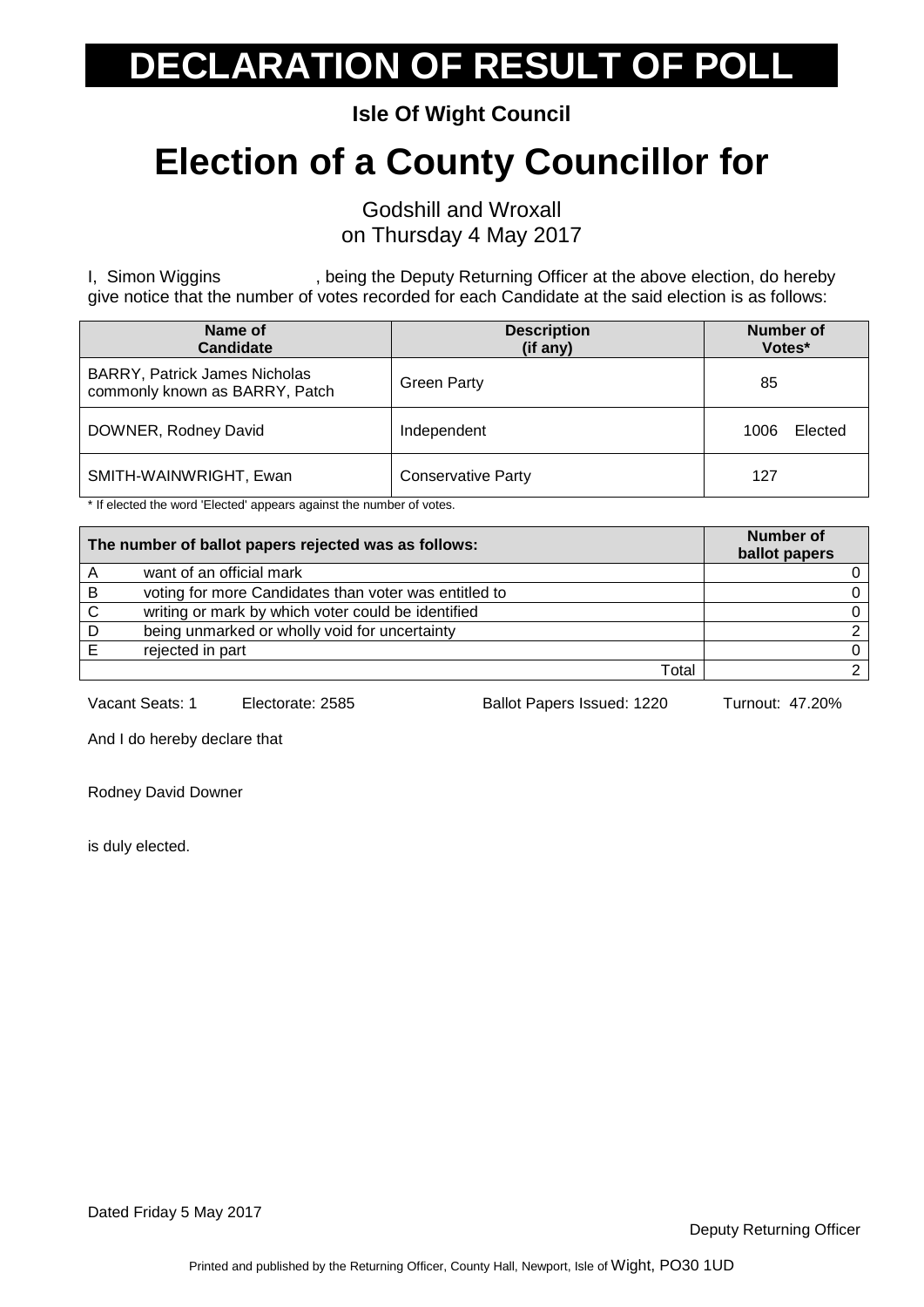**Isle Of Wight Council**

#### **Election of a Councillor for**

Havenstreet, Ashey and Haylands on Thursday 4 May 2017

I, Helen Miles , being the Deputy Returning Officer at the above election, do hereby give notice that the number of votes recorded for each Candidate at the said election is as follows:

| Name of<br><b>Candidate</b>                               | <b>Description</b><br>(if any) | <b>Number of</b><br>Votes* |
|-----------------------------------------------------------|--------------------------------|----------------------------|
| CHURCHMAN, Vanessa Claire                                 | <b>Conservative Party</b>      | 338<br>Elected             |
| LOGAN, David Walter Charlton                              | <b>Green Party</b>             | 173                        |
| LYONS, Susan Margaret<br>commonly known as LYONS, Sue     | Labour Party                   | 100                        |
| ROSS, Malcolm                                             | Liberal Democrat               | 113                        |
| STEPHENS, Sandra Gay<br>commonly known as STEPHENS, Sandy | Independent                    | 197                        |

If elected the word 'Elected' appears against the number of votes.

| The number of ballot papers rejected was as follows: |                                                       | Number of<br>ballot papers |
|------------------------------------------------------|-------------------------------------------------------|----------------------------|
|                                                      | want of an official mark                              |                            |
| B                                                    | voting for more Candidates than voter was entitled to |                            |
| <sub>C</sub>                                         | writing or mark by which voter could be identified    |                            |
| D                                                    | being unmarked or wholly void for uncertainty         |                            |
|                                                      | rejected in part                                      |                            |
|                                                      | Total                                                 |                            |

Vacant Seats: 1 Electorate: 2831 Ballot Papers Issued: 923 Turnout: 32.60%

And I do hereby declare that

Vanessa Claire Churchman

is duly elected.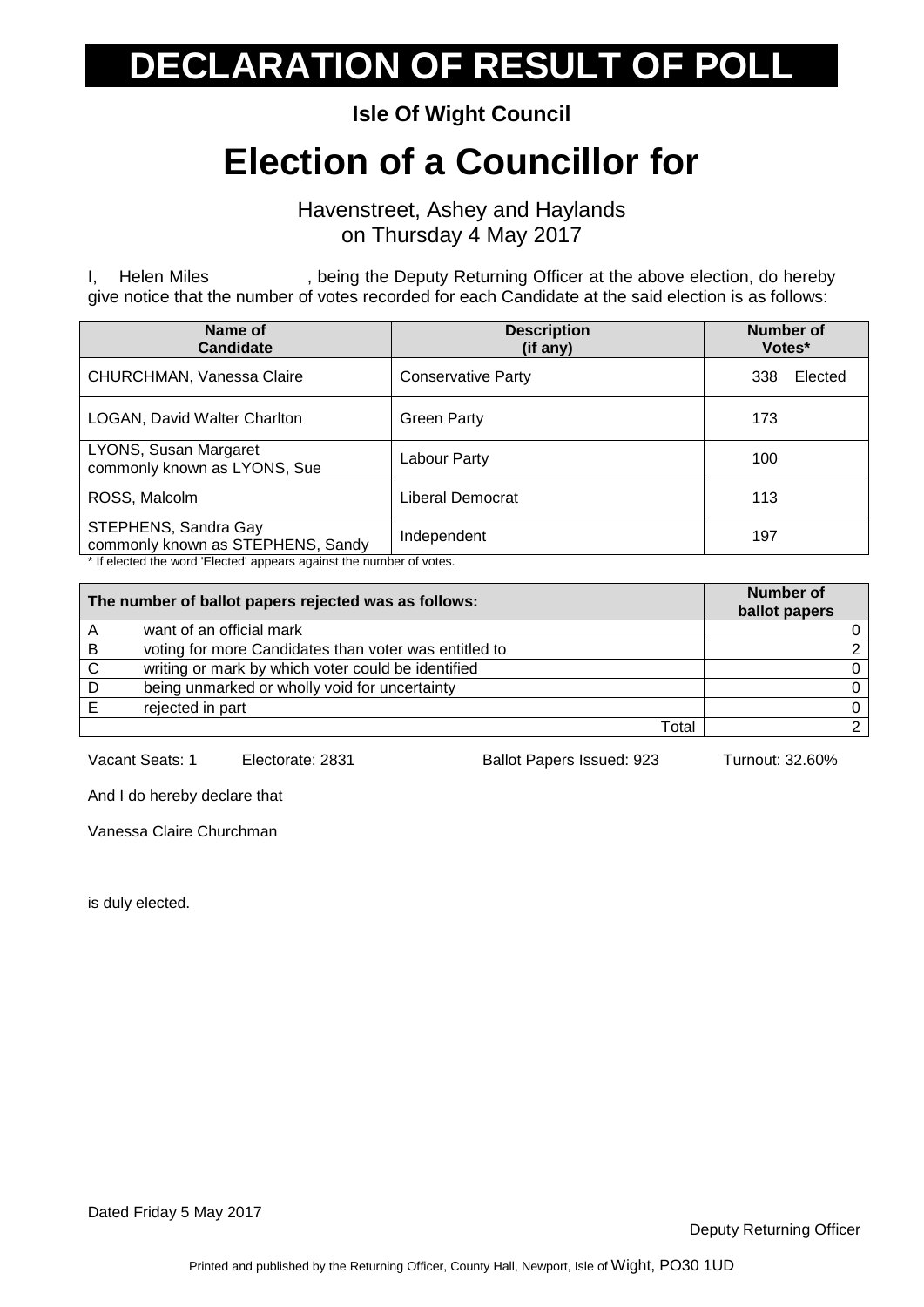**Isle Of Wight Council**

#### **Election of a County Councillor for**

Lake North

on Thursday 4 May 2017

I, Helen Miles **State 1.** Being the Deputy Returning Officer at the above election, do hereby give notice that the number of votes recorded for each Candidate at the said election is as follows:

| Name of<br>Candidate                                                          | <b>Description</b><br>(if any) | Number of<br>Votes* |
|-------------------------------------------------------------------------------|--------------------------------|---------------------|
| BLEZZARD, Robert Harrison<br>commonly known as BLEZZARD, Bob                  | Liberal Democrat               | 266                 |
| GARDINER, Deborah                                                             | Labour and Co-operative Party  | 222                 |
| <b>OUTLAW, Anthony Edward Huw</b><br>commonly known as OUTLAW, Tig<br>Anthony | <b>Conservative Party</b>      | 462<br>Elected      |
| WHITE, Gerard<br>commonly known as WHITE, Gerry                               | <b>UKIP</b>                    | 119                 |

\* If elected the word 'Elected' appears against the number of votes.

| The number of ballot papers rejected was as follows: |                                                       | Number of<br>ballot papers |
|------------------------------------------------------|-------------------------------------------------------|----------------------------|
|                                                      | want of an official mark                              |                            |
| B                                                    | voting for more Candidates than voter was entitled to |                            |
| C                                                    | writing or mark by which voter could be identified    |                            |
| D                                                    | being unmarked or wholly void for uncertainty         |                            |
|                                                      | rejected in part                                      |                            |
|                                                      | Total                                                 |                            |

Vacant Seats: 1 Electorate: 2865 Ballot Papers Issued: 1073 Turnout: 37.45%

And I do hereby declare that

Anthony Edward Huw Outlaw

is duly elected.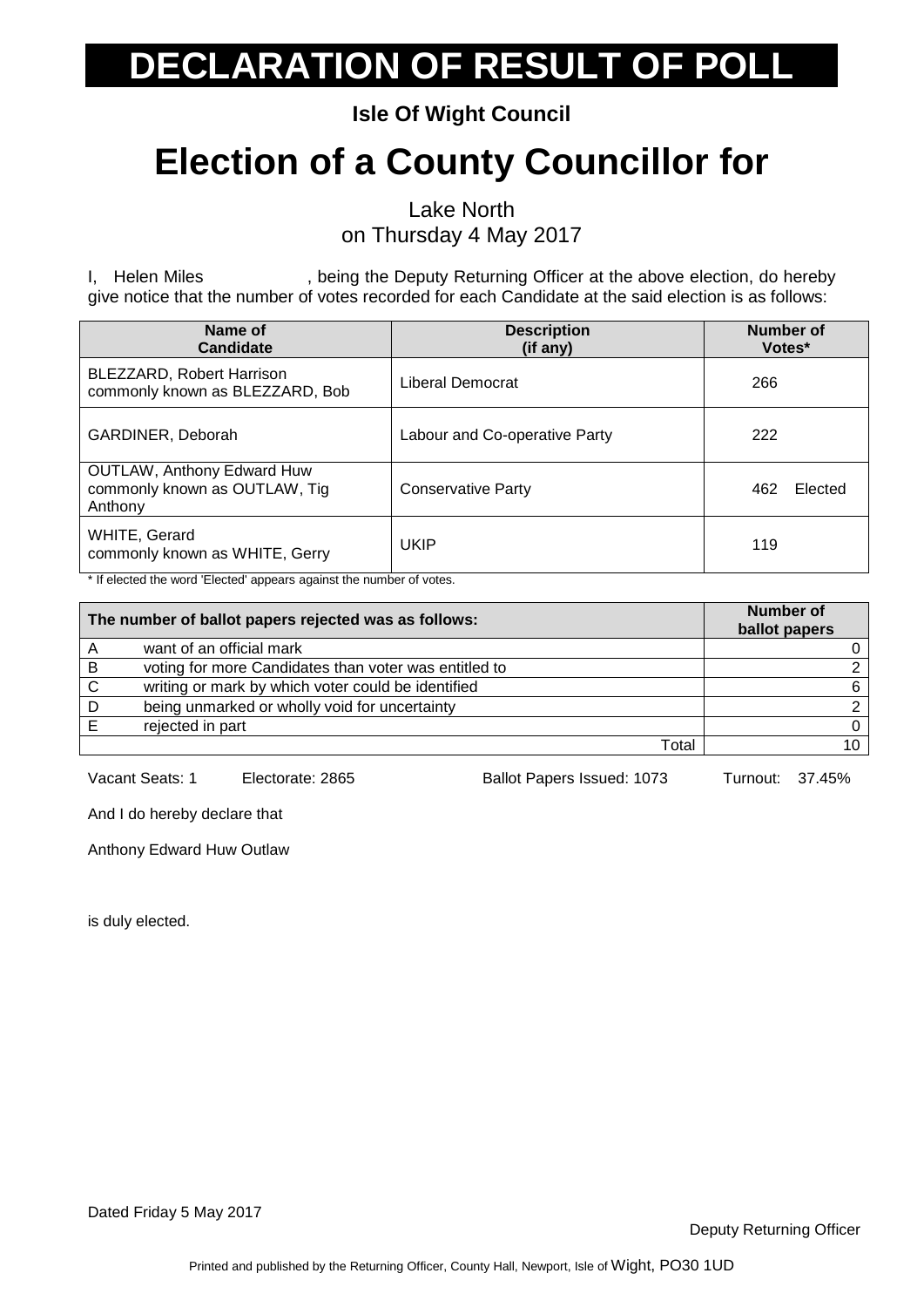**Isle Of Wight Council**

#### **Election of a County Councillor for**

Lake South

on Thursday 4 May 2017

I, Clive Joynes , being the Deputy Returning Officer at the above election, do hereby give notice that the number of votes recorded for each Candidate at the said election is as follows:

| Name of<br>Candidate                                                       | <b>Description</b><br>(if any) | <b>Number of</b><br>Votes* |
|----------------------------------------------------------------------------|--------------------------------|----------------------------|
| <b>BLACKMORE, Robin Stewart</b><br>commonly known as BLACKMORE,<br>Stewart | Labour Party                   | 183                        |
| <b>BRADING, Paul James</b>                                                 | <b>Conservative Party</b>      | 549<br>Elected             |
| COURTNEY, Chani-May                                                        | Liberal Democrat               | 53                         |
| FLEMING, John                                                              |                                | 172                        |
| <b>WHITTAKER, Adrian Charles Robert</b><br>Victor                          | Independent                    | 159                        |

\* If elected the word 'Elected' appears against the number of votes.

|   | The number of ballot papers rejected was as follows:  | <b>Number of</b><br>ballot papers |
|---|-------------------------------------------------------|-----------------------------------|
|   | want of an official mark                              |                                   |
| B | voting for more Candidates than voter was entitled to |                                   |
| C | writing or mark by which voter could be identified    |                                   |
| D | being unmarked or wholly void for uncertainty         |                                   |
|   | rejected in part                                      |                                   |
|   | Total                                                 |                                   |

Vacant Seats: 1 Electorate: 2910 Ballot Papers Issued: 1124 Turnout:38.65%

And I do hereby declare that

Paul James Brading

is duly elected.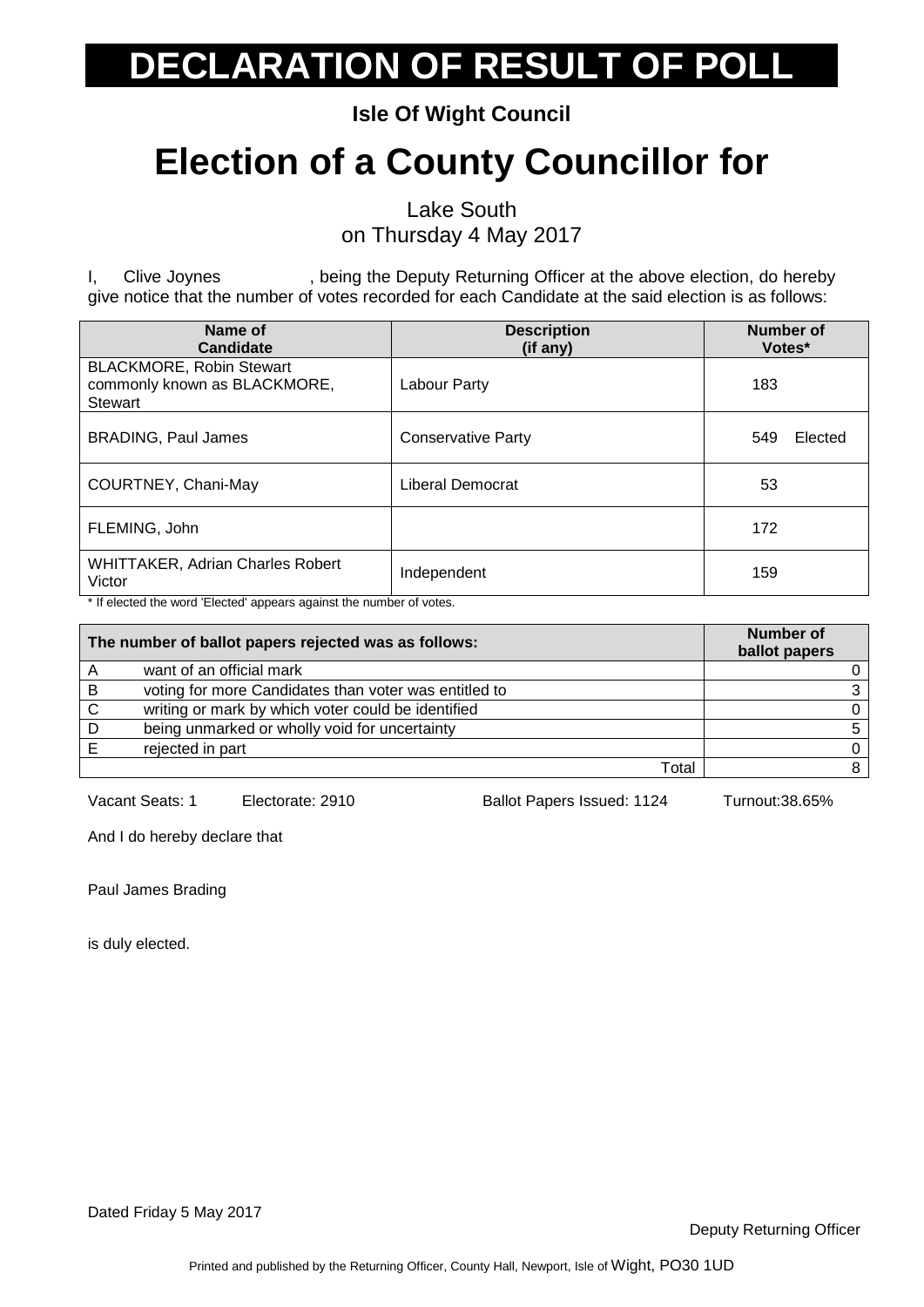**Isle Of Wight Council**

#### **Election of a County Councillor for**

Nettlestone and Seaview on Thursday 4 May 2017

I, Clive Joynes , being the Deputy Returning Officer at the above election, do hereby give notice that the number of votes recorded for each Candidate at the said election is as follows:

| Name of<br>Candidate                                          | <b>Description</b><br>(if any) | <b>Number of</b><br>Votes* |
|---------------------------------------------------------------|--------------------------------|----------------------------|
| <b>BARRY, Reginald Robert</b><br>commonly known as BARRY, Reg | Liberal Democrat               | 613<br>Elected             |
| <b>GASKIN, Mark Michael</b>                                   | <b>Green Party</b>             | 37                         |
| GIBBS, Mark Julian                                            |                                | 120                        |
| REES, Mark                                                    | Labour Party                   | 35                         |
| WARD, Michael Joseph                                          | <b>Conservative Party</b>      | 461                        |

\* If elected the word 'Elected' appears against the number of votes.

| The number of ballot papers rejected was as follows: |                                                       | <b>Number of</b><br>ballot papers |
|------------------------------------------------------|-------------------------------------------------------|-----------------------------------|
|                                                      | want of an official mark                              |                                   |
| -B                                                   | voting for more Candidates than voter was entitled to |                                   |
| C.                                                   | writing or mark by which voter could be identified    |                                   |
| D                                                    | being unmarked or wholly void for uncertainty         | 3                                 |
|                                                      | rejected in part                                      |                                   |
|                                                      | Total                                                 |                                   |

Vacant Seats: 1 Electorate: 2459 Ballot Papers Issued: 1269 Turnout: 51.61%

And I do hereby declare that

Reginald Robert Barry

is duly elected.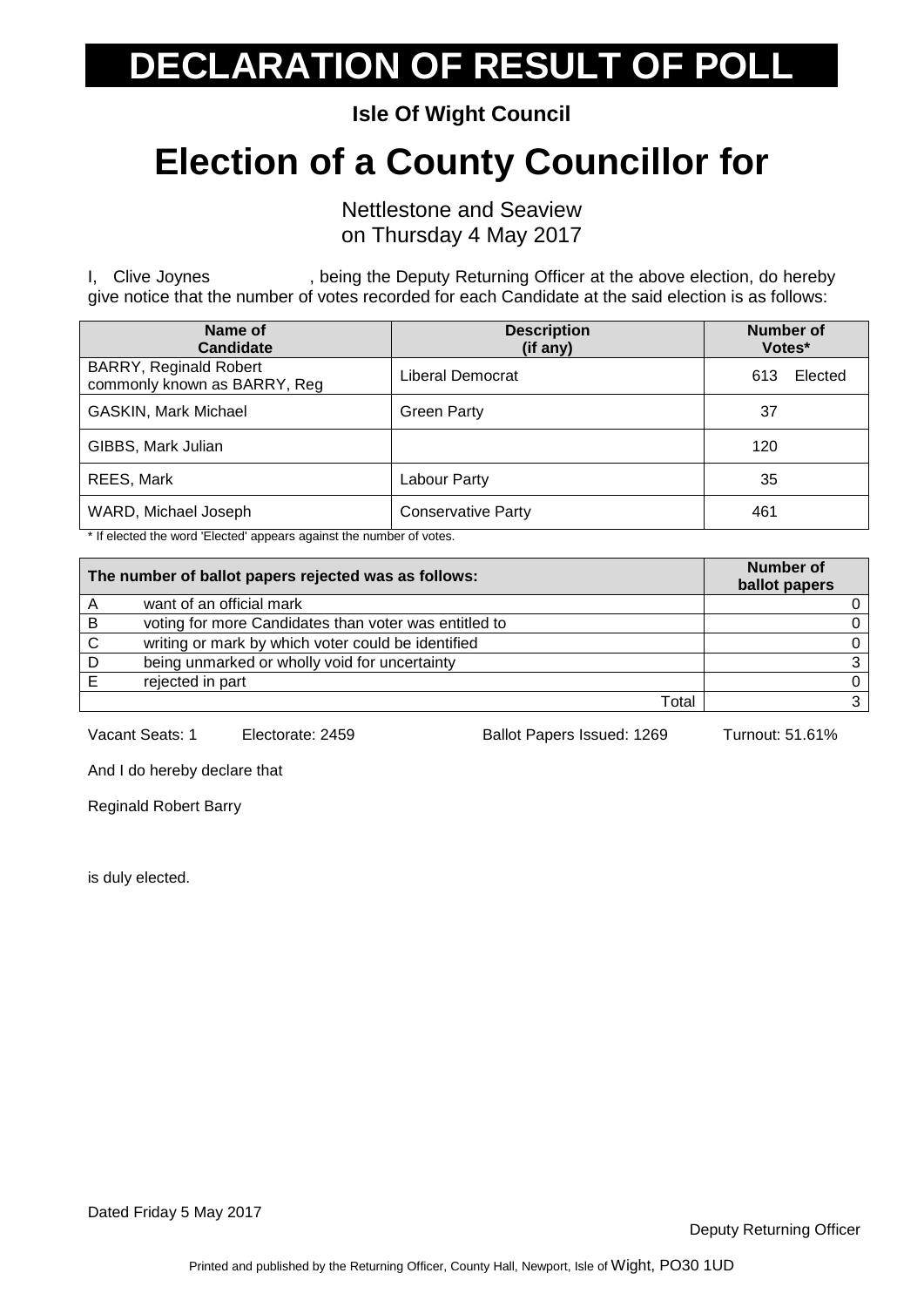**Isle Of Wight Council**

#### **Election of a Councillor for**

Newport Central on Thursday 4 May 2017

I, Clive Joynes , being the Deputy Returning Officer at the above election, do hereby give notice that the number of votes recorded for each Candidate at the said election is as follows:

| Name of<br><b>Candidate</b>                                 | <b>Description</b><br>(if any) | Number of<br>Votes* |
|-------------------------------------------------------------|--------------------------------|---------------------|
| HASTINGS, Stephen John<br>commonly known as HASTINGS, Steve | <b>Conservative Party</b>      | 192                 |
| JONES-EVANS, Julie                                          |                                | Elected<br>488      |
| PRICE, Robin Andrew                                         | Labour Party                   | 139                 |

\* If elected the word 'Elected' appears against the number of votes.

| The number of ballot papers rejected was as follows: |                                                       | <b>Number of</b><br>ballot papers |
|------------------------------------------------------|-------------------------------------------------------|-----------------------------------|
|                                                      | want of an official mark                              |                                   |
| B                                                    | voting for more Candidates than voter was entitled to | ີ                                 |
| C                                                    | writing or mark by which voter could be identified    |                                   |
| D                                                    | being unmarked or wholly void for uncertainty         | 6                                 |
|                                                      | rejected in part                                      |                                   |
|                                                      | Total                                                 | 10                                |

Vacant Seats: 1 Electorate: 2917 Ballot Papers Issued: 829 Turnout: 28.42%

And I do hereby declare that

Julie Jones Evans

is duly elected.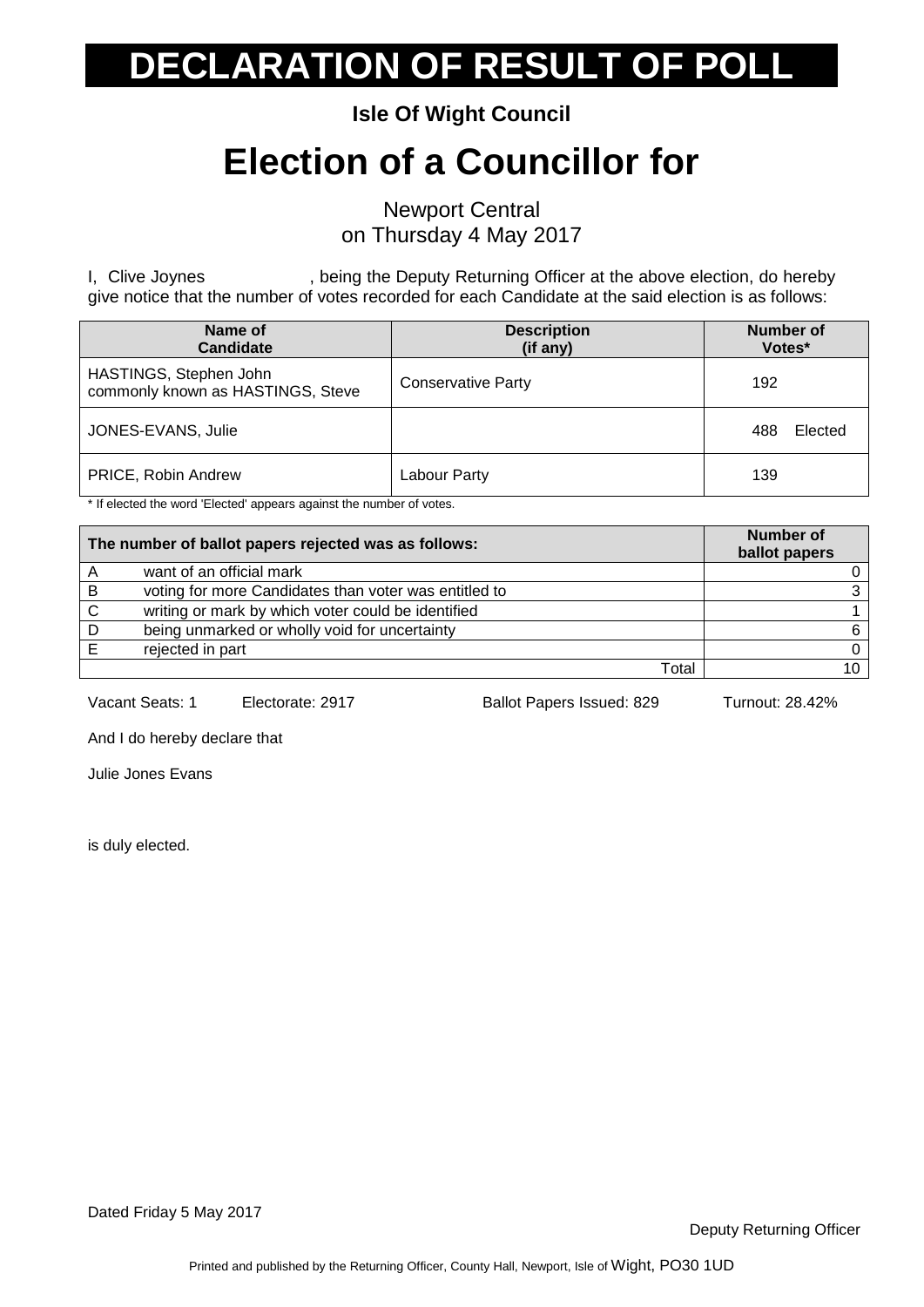**Isle Of Wight Council**

#### **Election of a Councillor for**

Newport East on Thursday 4 May 2017

I, Claire Shand , being the Deputy Returning Officer at the above election, do hereby give notice that the number of votes recorded for each Candidate at the said election is as follows:

| Name of<br><b>Candidate</b>                                  | <b>Description</b><br>(if any) | Number of<br>Votes* |
|--------------------------------------------------------------|--------------------------------|---------------------|
| <b>HASTINGS, Beverley</b><br>commonly known as HASTINGS, Bev | <b>Conservative Party</b>      | 181                 |
| LUMLEY, Geoffrey Alan<br>commonly known as LUMLEY, Geoff     | The Labour Party Candidate     | Elected<br>587      |
| MOSNICKA, Roderic<br>commonly known as MOSNICKA, Rod         | UKIP                           | 56                  |

\* If elected the word 'Elected' appears against the number of votes.

| The number of ballot papers rejected was as follows: |                                                       | <b>Number of</b><br>ballot papers |
|------------------------------------------------------|-------------------------------------------------------|-----------------------------------|
|                                                      | want of an official mark                              |                                   |
| B                                                    | voting for more Candidates than voter was entitled to |                                   |
| - C                                                  | writing or mark by which voter could be identified    |                                   |
|                                                      | being unmarked or wholly void for uncertainty         |                                   |
|                                                      | rejected in part                                      |                                   |
|                                                      | Total                                                 |                                   |

Vacant Seats: 1 Electorate: 2794 Ballot Papers Issued: 829 Turnout:29.67%

And I do hereby declare that

Geoffrey Alan Lumley

is duly elected.

Dated Friday 5 May 2017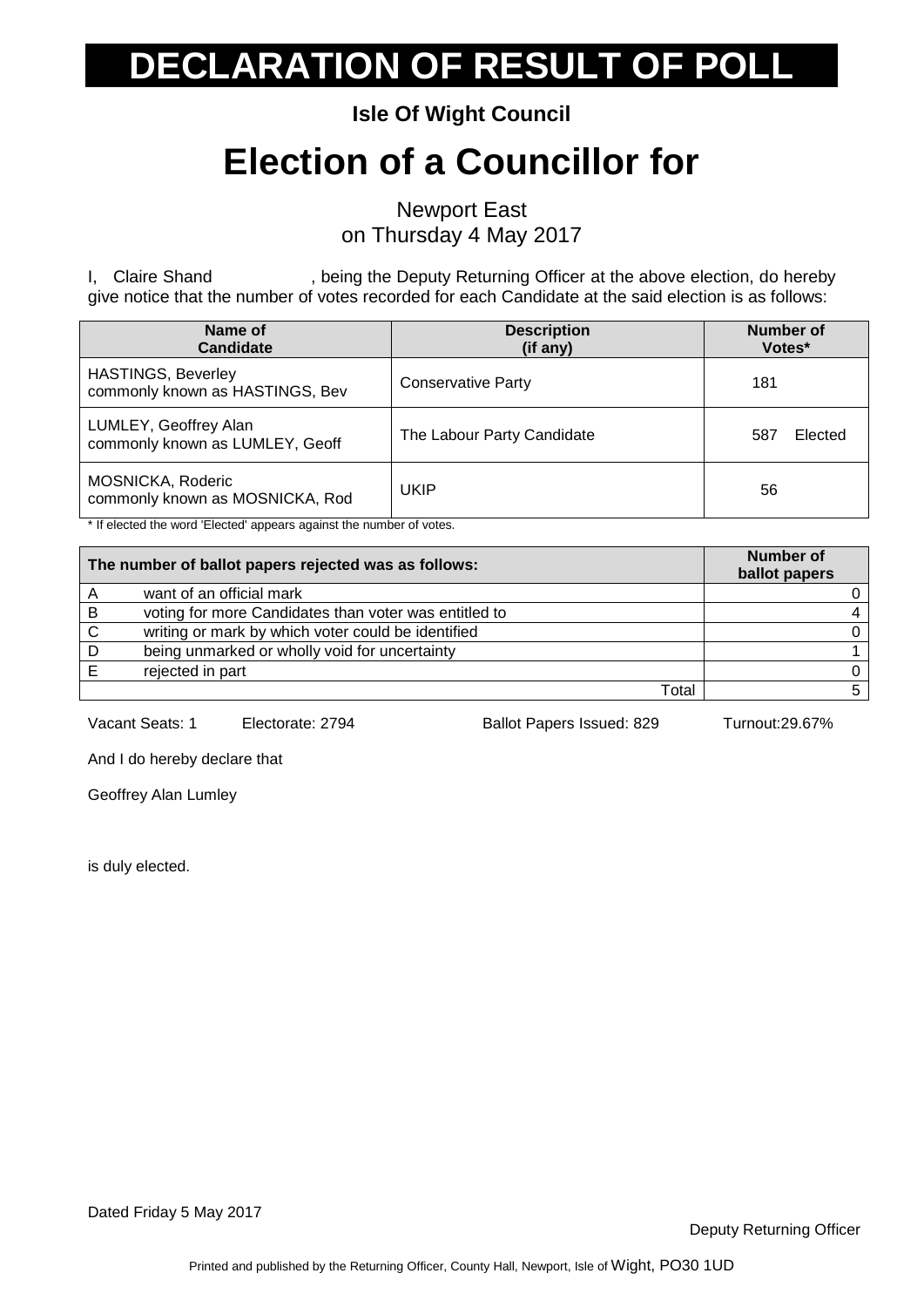**Isle Of Wight Council**

#### **Election of a Councillor for**

Newport North on Thursday 4 May 2017

I, Helen Miles , being the Deputy Returning Officer at the above election, do hereby give notice that the number of votes recorded for each Candidate at the said election is as follows:

| Name of<br><b>Candidate</b> | <b>Description</b><br>(if any) | Number of<br>Votes* |
|-----------------------------|--------------------------------|---------------------|
| BLACHFORD, Rebecca Ann      | <b>Green Party</b>             | 167                 |
| CRAVEN, Mary Megan          | The Labour Party Candidate     | 164                 |
| PRICE, Matthew              | <b>Conservative Party</b>      | Elected<br>548      |

\* If elected the word 'Elected' appears against the number of votes.

| The number of ballot papers rejected was as follows: |                                                       | <b>Number of</b><br>ballot papers |
|------------------------------------------------------|-------------------------------------------------------|-----------------------------------|
| A                                                    | want of an official mark                              |                                   |
| B                                                    | voting for more Candidates than voter was entitled to |                                   |
| C.                                                   | writing or mark by which voter could be identified    |                                   |
| D                                                    | being unmarked or wholly void for uncertainty         |                                   |
|                                                      | rejected in part                                      |                                   |
|                                                      | Total                                                 |                                   |

Vacant Seats: 1 Electorate: 2465 Ballot Papers Issued: 880 Turnout: 35.70%

And I do hereby declare that

Matthew Price

is duly elected.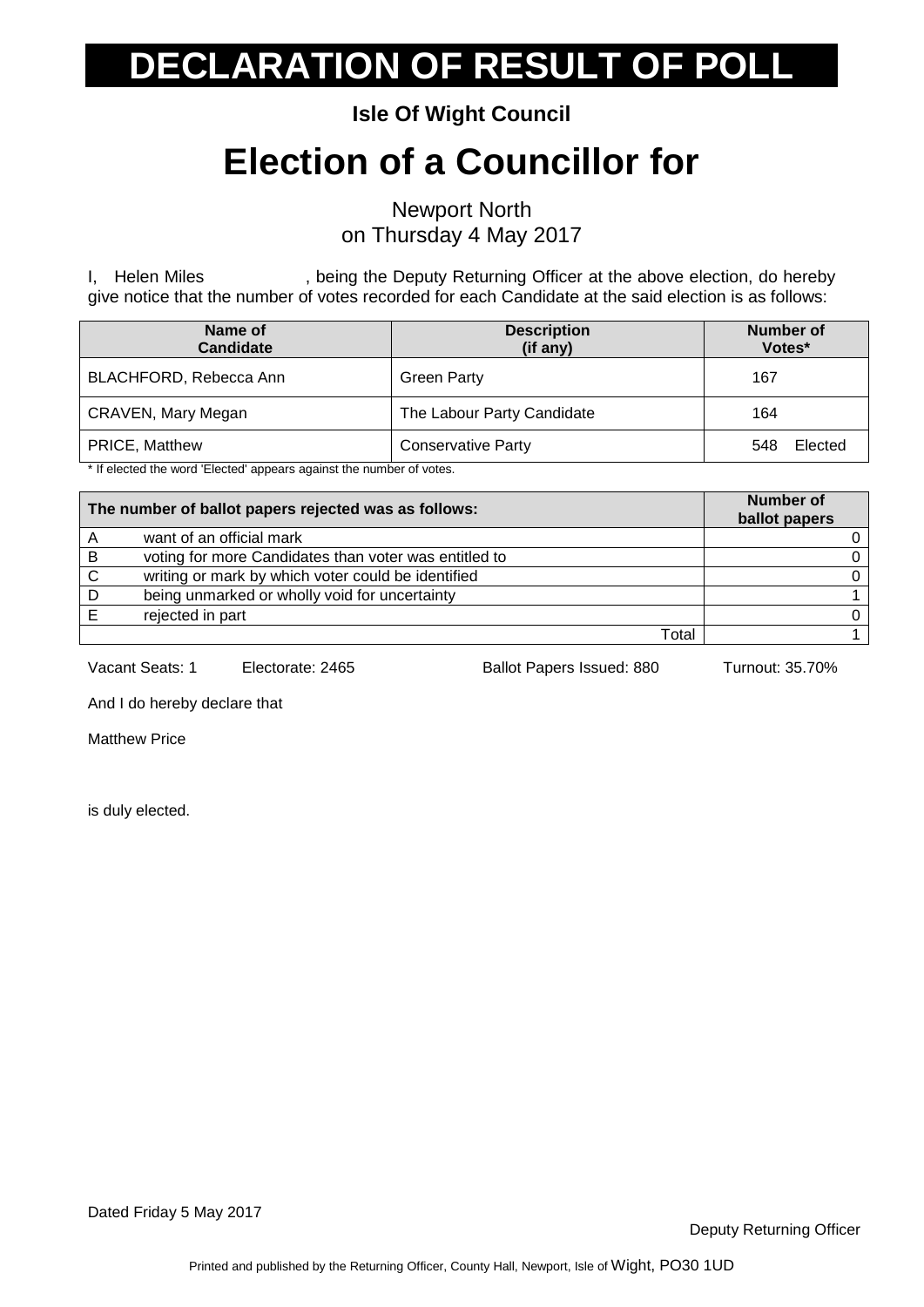**Isle Of Wight Council**

#### **Election of a Councillor for**

Newport South on Thursday 4 May 2017

I, Simon Wiggins , being the Deputy Returning Officer at the above election, do hereby give notice that the number of votes recorded for each Candidate at the said election is as follows:

| Name of<br><b>Candidate</b>                                                                               | <b>Description</b><br>(if any) | Number of<br>Votes* |
|-----------------------------------------------------------------------------------------------------------|--------------------------------|---------------------|
| BROWN, Rachel                                                                                             | <b>Conservative Party</b>      | 431                 |
| SMART, Shirley Amy<br>المتعقب فمستحا ومستنف والعامية ومستمسم وسيوم مستحال المستنب والعام والمتحدث والمتلق | Independent                    | Elected<br>435      |

If elected the word 'Elected' appears against the number of votes.

| The number of ballot papers rejected was as follows: |                                                       | Number of<br>ballot papers |
|------------------------------------------------------|-------------------------------------------------------|----------------------------|
| Α                                                    | want of an official mark                              |                            |
| B                                                    | voting for more Candidates than voter was entitled to |                            |
| C                                                    | writing or mark by which voter could be identified    |                            |
| D                                                    | being unmarked or wholly void for uncertainty         |                            |
|                                                      | rejected in part                                      |                            |
|                                                      | Total                                                 |                            |

Vacant Seats: 1 Electorate: 2691 Ballot Papers Issued: 873 Turnout: 32.44%

And I do hereby declare that

Shirley Amy Smart

is duly elected.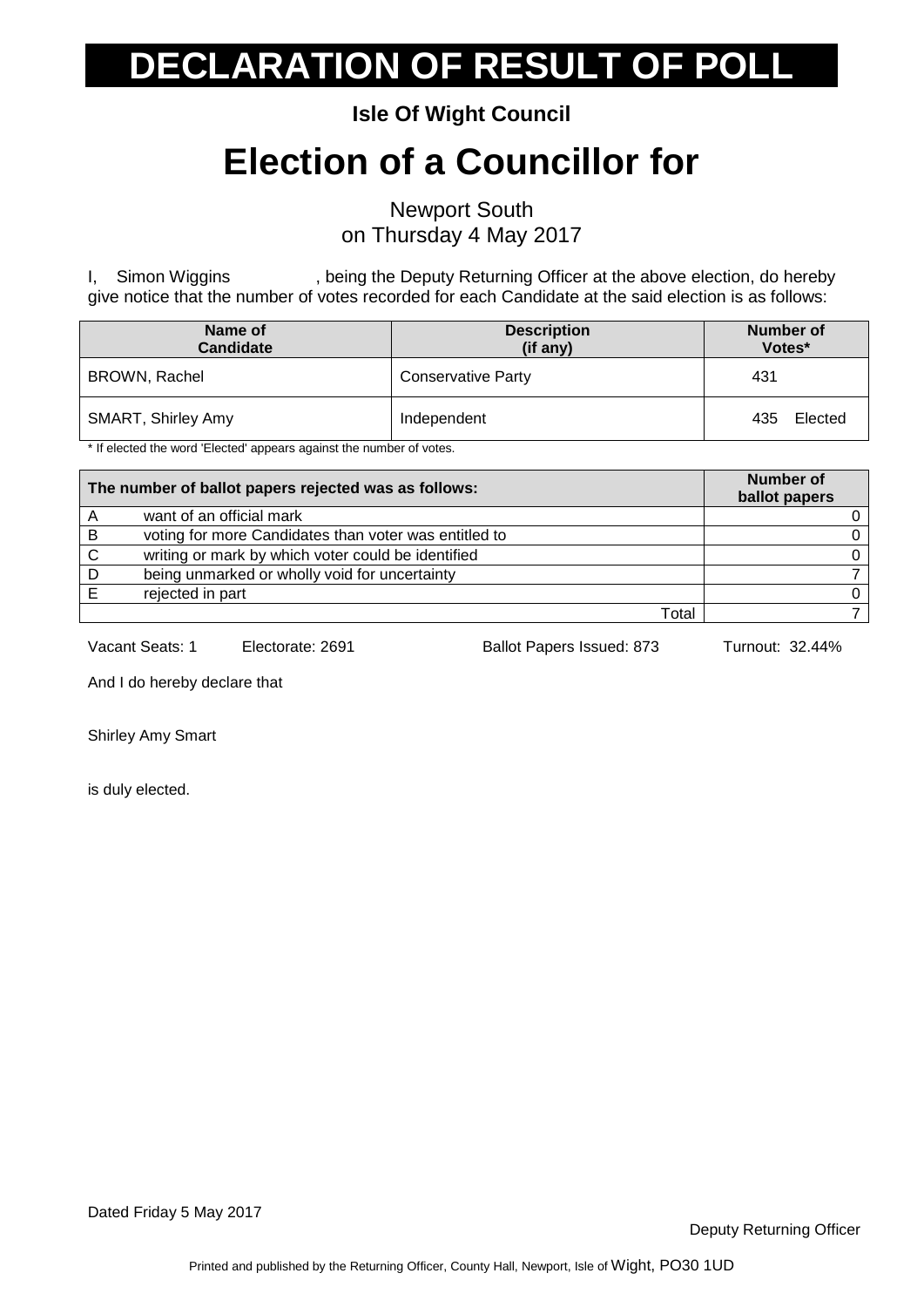**Isle Of Wight Council**

#### **Election of a Councillor for**

Newport West on Thursday 4 May 2017

I, Claire Shand , being the Deputy Returning Officer at the above election, do hereby give notice that the number of votes recorded for each Candidate at the said election is as follows:

| Name of<br><b>Candidate</b>                                           | <b>Description</b><br>(if any) | <b>Number of</b><br>Votes* |
|-----------------------------------------------------------------------|--------------------------------|----------------------------|
| <b>BUNDELL, Jaimie Elisabeth Louise</b>                               | <b>Green Party</b>             | 180                        |
| COOK, Wendy Anne                                                      | Independent                    | 90                         |
| <b>MOTH, Wendy Diane</b>                                              | Liberal Democrat               | 31                         |
| PASCOE, Laraine Kathleen                                              | Labour Party                   | 53                         |
| WHITEHOUSE, Christopher Joseph<br>commonly known as WHITEHOUSE, Chris | <b>Conservative Party</b>      | Elected<br>350             |
| WHITEMAN, Peter John                                                  | Independent                    | 166                        |

\* If elected the word 'Elected' appears against the number of votes.

| The number of ballot papers rejected was as follows: |                                                       | <b>Number of</b><br>ballot papers |
|------------------------------------------------------|-------------------------------------------------------|-----------------------------------|
|                                                      | want of an official mark                              |                                   |
| B                                                    | voting for more Candidates than voter was entitled to |                                   |
| C                                                    | writing or mark by which voter could be identified    |                                   |
| D                                                    | being unmarked or wholly void for uncertainty         |                                   |
|                                                      | rejected in part                                      |                                   |
|                                                      | Total                                                 |                                   |

Vacant Seats: 1 Electorate: 2484 Ballot Papers Issued: 873 Turnout: 35.14%

And I do hereby declare that

Christopher Joseph Whitehouse

is duly elected.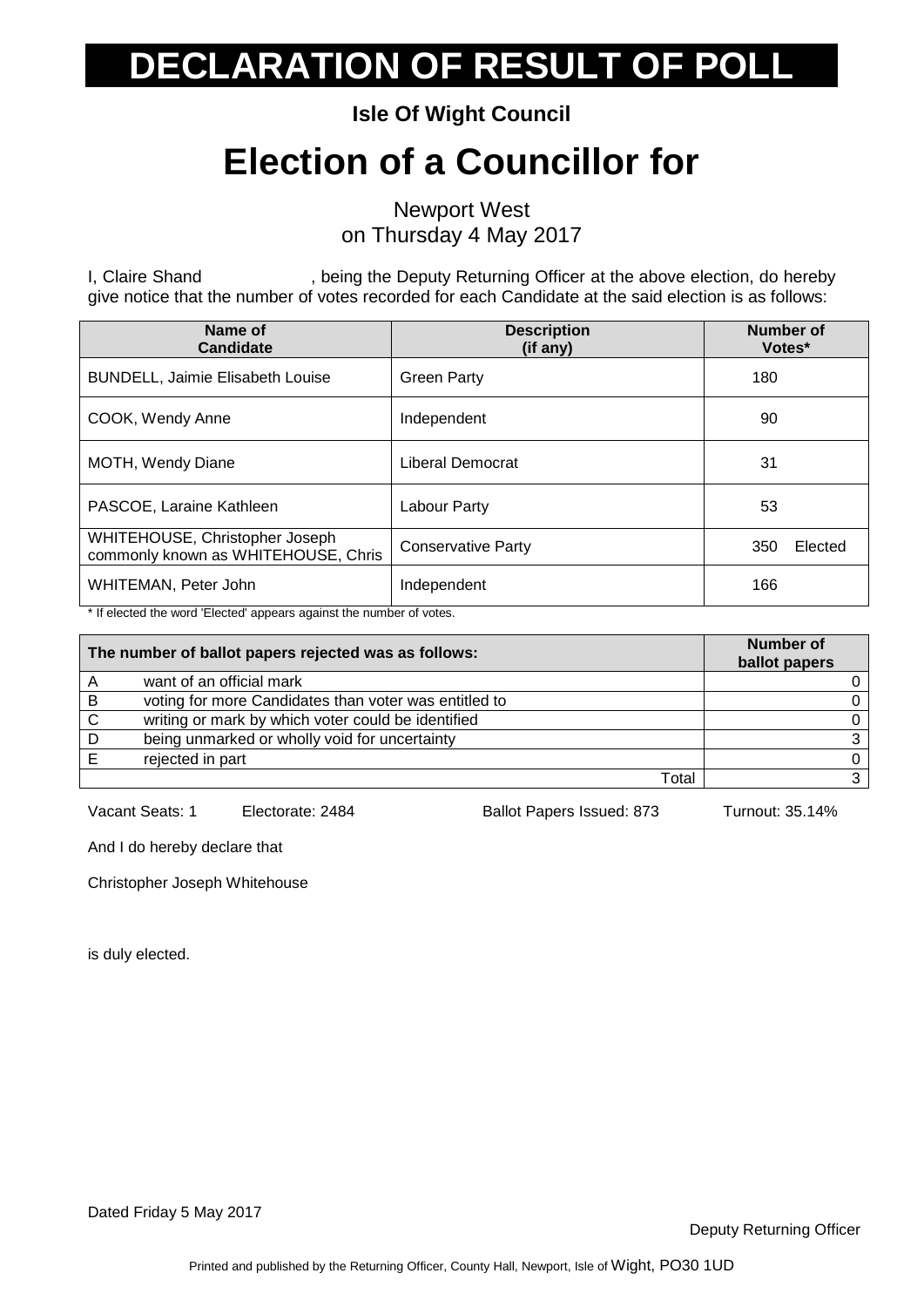**Isle Of Wight Council**

#### **Election of a County Councillor for**

Parkhurst

on Thursday 4 May 2017

I, Simon Wiggins , being the Deputy Returning Officer at the above election, do hereby give notice that the number of votes recorded for each Candidate at the said election is as follows:

| Name of<br><b>Candidate</b>            | <b>Description</b><br>(if any) | Number of<br>Votes* |         |
|----------------------------------------|--------------------------------|---------------------|---------|
| <b>GARRATT, Andrew Charles William</b> | Liberal Democrat               | 404                 | Elected |
| <b>HAYTACK, Simon Peter</b>            | Labour Party                   | 78                  |         |
| <b>HOLLIS, Richard Edmunds</b>         | <b>Conservative Party</b>      | 272                 |         |

\* If elected the word 'Elected' appears against the number of votes.

| The number of ballot papers rejected was as follows: |                                                       | <b>Number of</b><br>ballot papers |
|------------------------------------------------------|-------------------------------------------------------|-----------------------------------|
|                                                      | want of an official mark                              |                                   |
| B                                                    | voting for more Candidates than voter was entitled to |                                   |
| C                                                    | writing or mark by which voter could be identified    |                                   |
| D                                                    | being unmarked or wholly void for uncertainty         |                                   |
|                                                      | rejected in part                                      |                                   |
|                                                      | Total                                                 |                                   |

Vacant Seats: 1 Electorate: 2358 Ballot Papers Issued: 755 Turnout: 32.01%

And I do hereby declare that

Andrew Charles William Garratt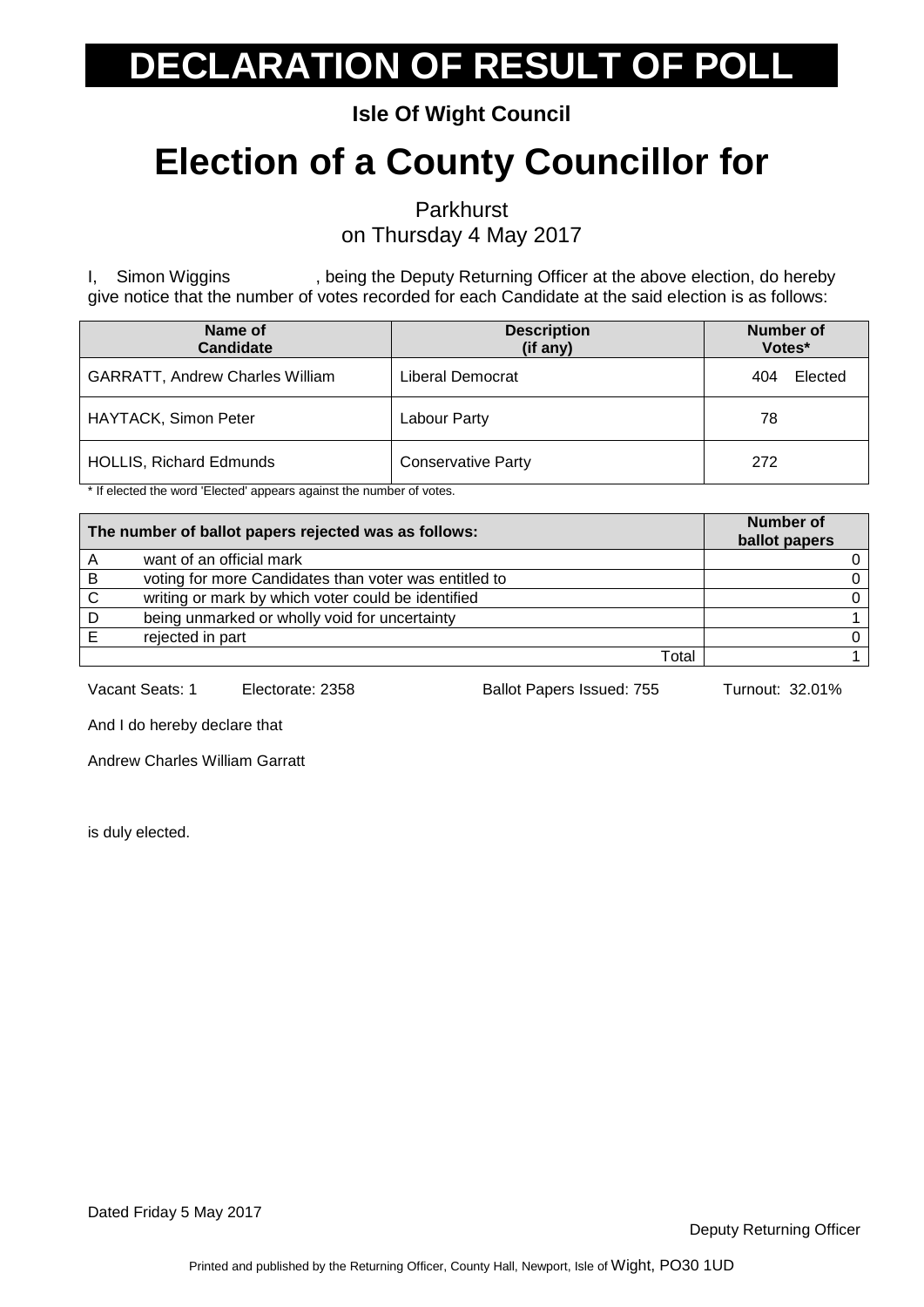**Isle Of Wight Council**

#### **Election of a Councillor for**

Ryde East

on Thursday 4 May 2017

I, Simon Wiggins , being the Deputy Returning Officer at the above election, do hereby give notice that the number of votes recorded for each Candidate at the said election is as follows:

| Name of<br><b>Candidate</b>  | <b>Description</b><br>(if any) | <b>Number of</b><br>Votes* |
|------------------------------|--------------------------------|----------------------------|
| COLLIS, Mary Louisa          | <b>Conservative Party</b>      | 282                        |
| FONTANA, Lawrence John Peter | Liberal Democrat               | 37                         |
| LILLEY, Michael              | <b>Green Party</b>             | Elected<br>589             |
| WHITBY-SMITH, Roger Clifford | Independent                    | 202                        |

\* If elected the word 'Elected' appears against the number of votes.

|    | The number of ballot papers rejected was as follows:  | <b>Number of</b><br>ballot papers |
|----|-------------------------------------------------------|-----------------------------------|
|    | want of an official mark                              |                                   |
| -B | voting for more Candidates than voter was entitled to |                                   |
| C  | writing or mark by which voter could be identified    |                                   |
| D  | being unmarked or wholly void for uncertainty         | 10                                |
|    | rejected in part                                      |                                   |
|    | Total                                                 |                                   |

Vacant Seats: 1 Electorate: 2825 Ballot Papers Issued: 1127 Turnout: 39.89%

And I do hereby declare that

Michael Lilley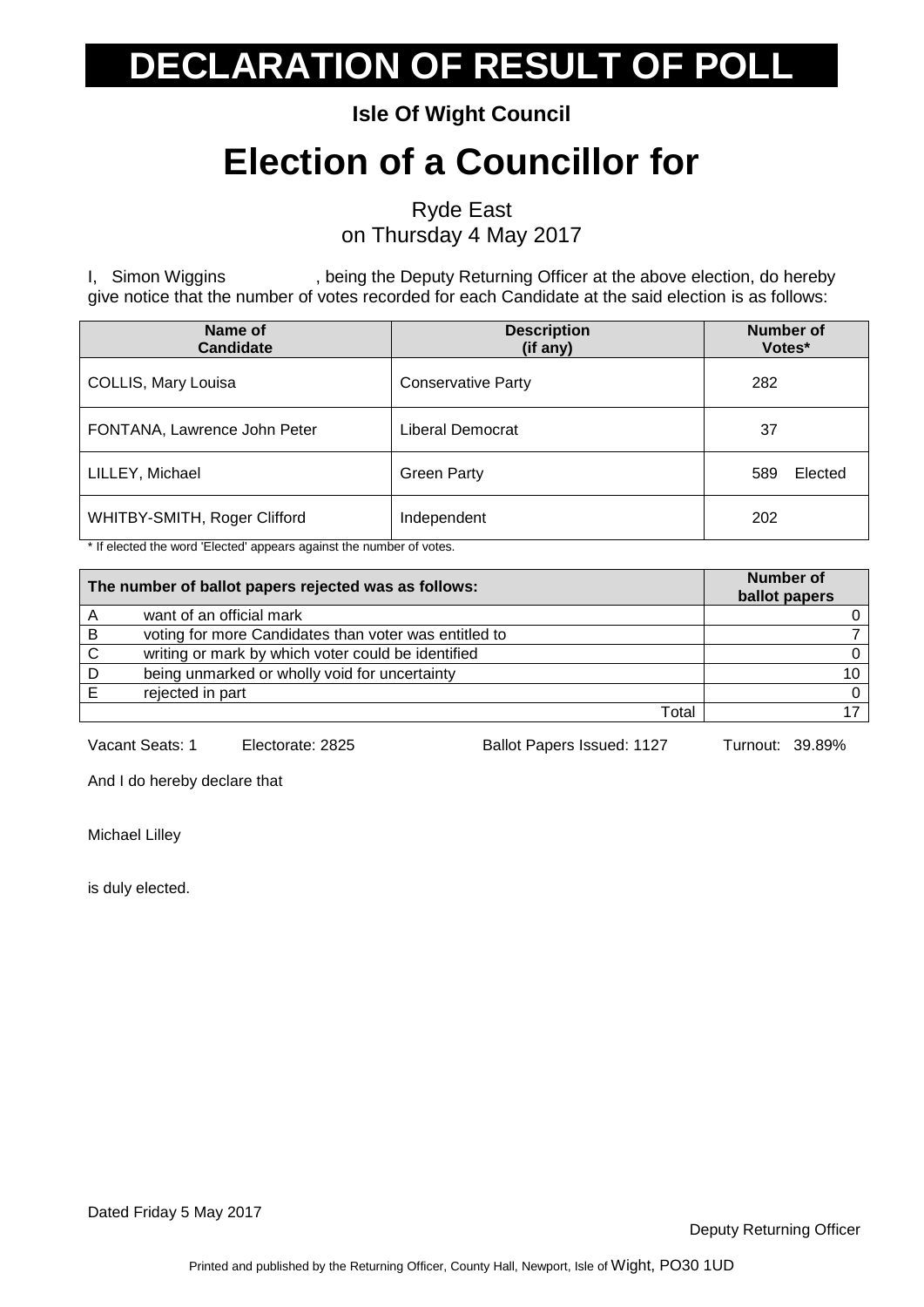**Isle Of Wight Council**

#### **Election of a County Councillor for**

Ryde North East on Thursday 4 May 2017

I, Simon Wiggins , being the Deputy Returning Officer at the above election, do hereby give notice that the number of votes recorded for each Candidate at the said election is as follows:

| Name of<br><b>Candidate</b>    | <b>Description</b><br>(if any) | <b>Number of</b><br>Votes* |
|--------------------------------|--------------------------------|----------------------------|
| FARRELL, Nancy Rowina Patricia | <b>Green Party</b>             | 270                        |
| GROVES, Zarah Irene            | Labour Party                   | 172                        |
| <b>WHITTLE, Wayne Charles</b>  | <b>Conservative Party</b>      | Elected<br>472             |

\* If elected the word 'Elected' appears against the number of votes.

|   | The number of ballot papers rejected was as follows:  | <b>Number of</b><br>ballot papers |
|---|-------------------------------------------------------|-----------------------------------|
|   | want of an official mark                              |                                   |
| B | voting for more Candidates than voter was entitled to | ิว                                |
| C | writing or mark by which voter could be identified    |                                   |
| D | being unmarked or wholly void for uncertainty         | Q                                 |
|   | rejected in part                                      |                                   |
|   | Total                                                 | 12                                |

Vacant Seats: 1 Electorate: 2604 Ballot Papers Issued: 924 Turnout: 35.49%

And I do hereby declare that

Wayne Charles Whittle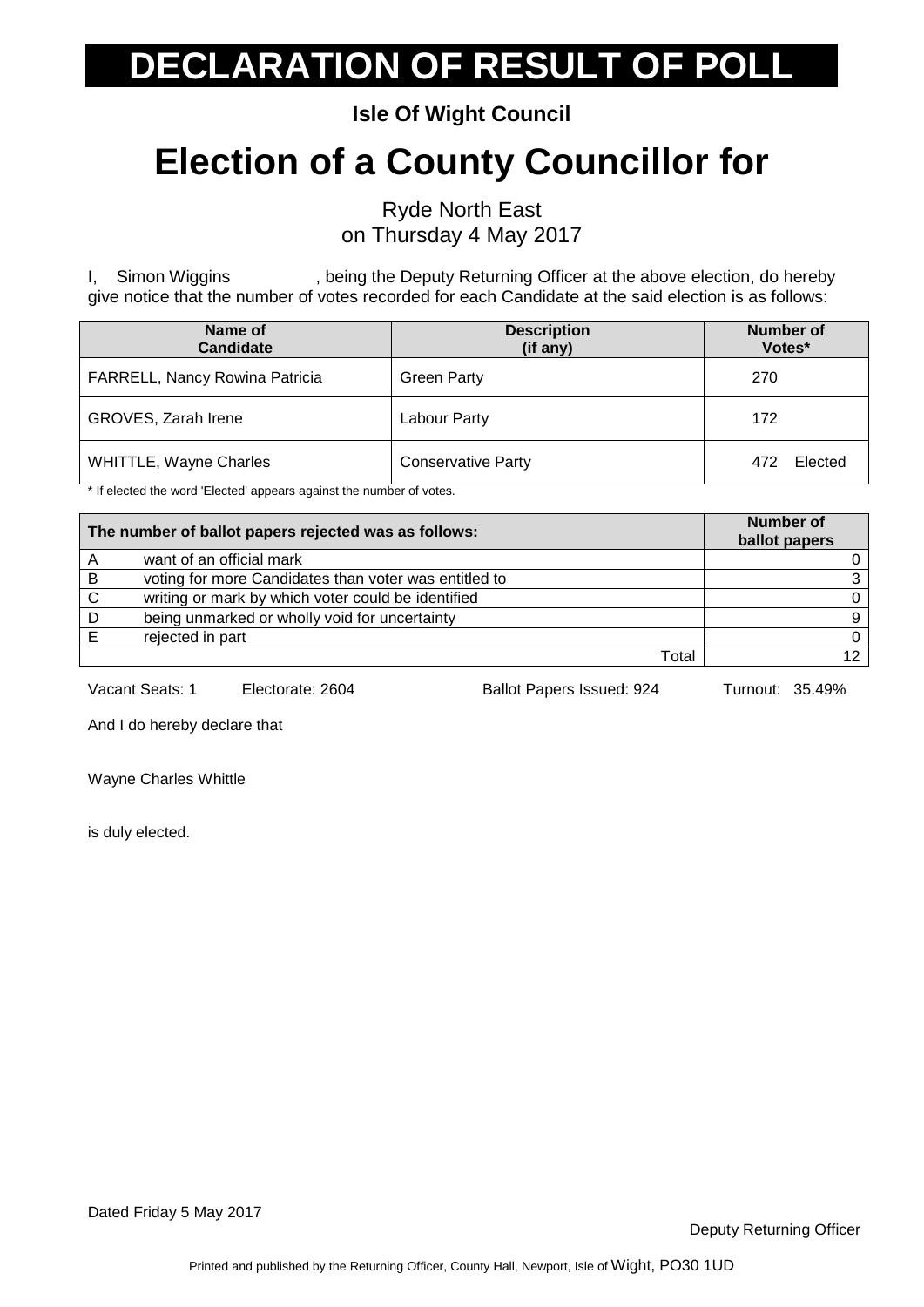**Isle Of Wight Council**

#### **Election of a Councillor for**

Ryde North West on Thursday 4 May 2017

I, Claire Shand , being the Deputy Returning Officer at the above election, do hereby give notice that the number of votes recorded for each Candidate at the said election is as follows:

| Name of<br><b>Candidate</b>                              | <b>Description</b><br>(if any) | <b>Number of</b><br>Votes* |
|----------------------------------------------------------|--------------------------------|----------------------------|
| AXFORD, Adrian William                                   | <b>Conservative Party</b>      | Elected<br>444             |
| COURTNEY, Stephen Michael                                | Liberal Democrat               | 64                         |
| <b>CRITCHLEY, Julian Mark Donald</b>                     | Labour Party                   | 154                        |
| JORDAN, Philip Charles<br>commonly known as JORDAN, Phil |                                | 178                        |
| WIDINER, Ewald                                           | <b>Green Party</b>             | 138                        |

\* If elected the word 'Elected' appears against the number of votes.

|   | The number of ballot papers rejected was as follows:  | Number of<br>ballot papers |
|---|-------------------------------------------------------|----------------------------|
|   | want of an official mark                              |                            |
| B | voting for more Candidates than voter was entitled to |                            |
| C | writing or mark by which voter could be identified    |                            |
| D | being unmarked or wholly void for uncertainty         |                            |
|   | rejected in part                                      |                            |
|   | Total                                                 |                            |

Vacant Seats: 1 Electorate: 2777 Ballot Papers Issued: 979 Turnout: 35.25%

And I do hereby declare that

Adrian William Axford

is duly elected.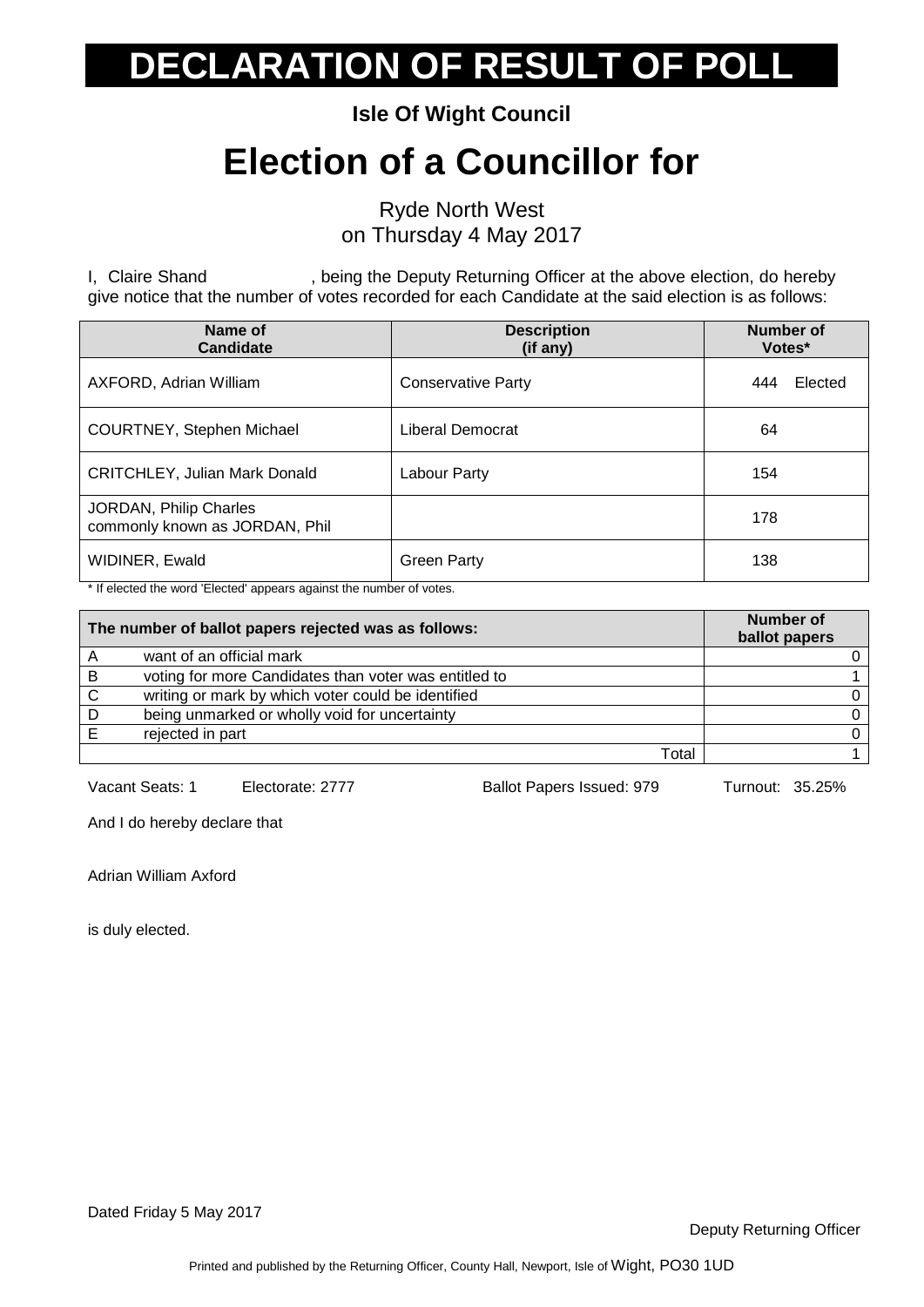**Isle Of Wight Council**

#### **Election of a Councillor for**

Ryde South

on Thursday 4 May 2017

I, Clive Joynes , being the Deputy Returning Officer at the above election, do hereby give notice that the number of votes recorded for each Candidate at the said election is as follows:

| Name of<br><b>Candidate</b>                                                 | <b>Description</b><br>(if any) | Number of<br>Votes* |
|-----------------------------------------------------------------------------|--------------------------------|---------------------|
| <b>CHAPMAN, Brian Charles William</b><br>commonly known as CHAPMAN, Charles | <b>Conservative Party</b>      | Elected<br>279      |
| LUCIONI, Karen                                                              |                                | 241                 |
| LYONS, Michael Edward Alexander<br>commonly known as LYONS, Mick            | Labour Party                   | 262                 |

\* If elected the word 'Elected' appears against the number of votes.

|   | The number of ballot papers rejected was as follows:  | Number of<br>ballot papers |
|---|-------------------------------------------------------|----------------------------|
|   | want of an official mark                              |                            |
| B | voting for more Candidates than voter was entitled to |                            |
| C | writing or mark by which voter could be identified    |                            |
| D | being unmarked or wholly void for uncertainty         |                            |
|   | rejected in part                                      |                            |
|   | Total                                                 |                            |

Vacant Seats: 1 Electorate: 2981 Ballot Papers Issued: 791 Turnout:26.53%

And I do hereby declare that

Brian Charles William Chapman

is duly elected.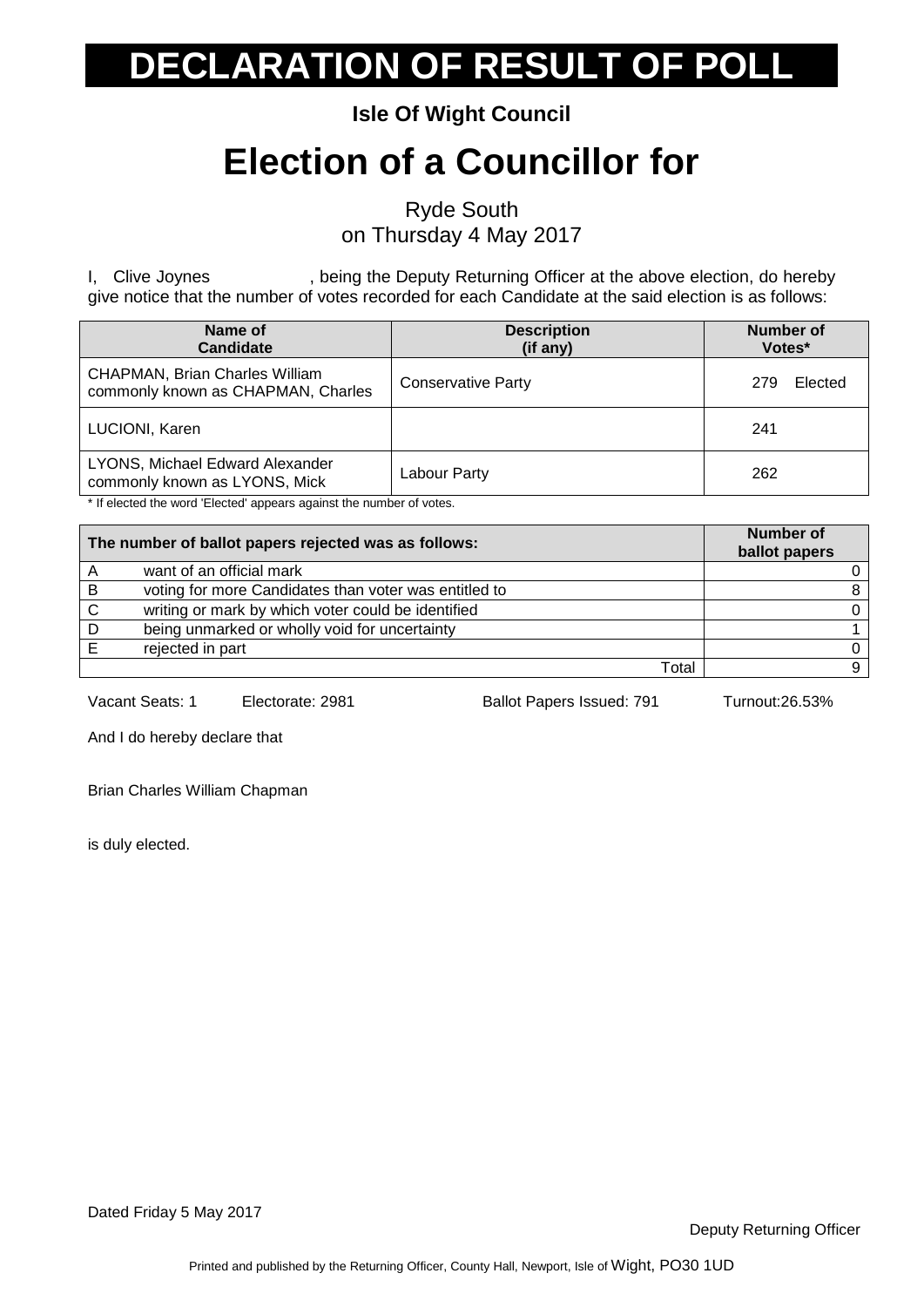**Isle Of Wight Council**

#### **Election of a Councillor for**

Ryde West

on Thursday 4 May 2017

I, Helen Miles , being the Deputy Returning Officer at the above election, do hereby give notice that the number of votes recorded for each Candidate at the said election is as follows:

| Name of<br>Candidate                                                   | <b>Description</b><br>$(if$ any) | Number of<br>Votes* |
|------------------------------------------------------------------------|----------------------------------|---------------------|
| BECKETT-HOSEIN, Janet Mary<br>commonly known as BECKETT, Janet<br>Mary | Liberal Democrat                 | 130                 |
| <b>GAUNTLETT, Conard Martin</b>                                        | <b>Conservative Party</b>        | 210                 |
| <b>MOODY, James Gilbert</b><br>commonly known as MOODY, Jim            | Labour Party                     | 174                 |
| POINTING, Alexander Michael Edward<br>commonly known as POINTING, Alex | <b>Green Party</b>               | 135                 |
| STEPHENS, Ian Rodney                                                   |                                  | Elected<br>274      |

\* If elected the word 'Elected' appears against the number of votes.

|   | The number of ballot papers rejected was as follows:  | <b>Number of</b><br>ballot papers |
|---|-------------------------------------------------------|-----------------------------------|
| A | want of an official mark                              |                                   |
| B | voting for more Candidates than voter was entitled to |                                   |
| C | writing or mark by which voter could be identified    |                                   |
| D | being unmarked or wholly void for uncertainty         |                                   |
|   | rejected in part                                      |                                   |
|   | Total                                                 |                                   |

Vacant Seats: 1 Electorate: 2737 Ballot Papers Issued: 925 Turnout: 33.80%

And I do hereby declare that

Ian Rodney Stephens

is duly elected.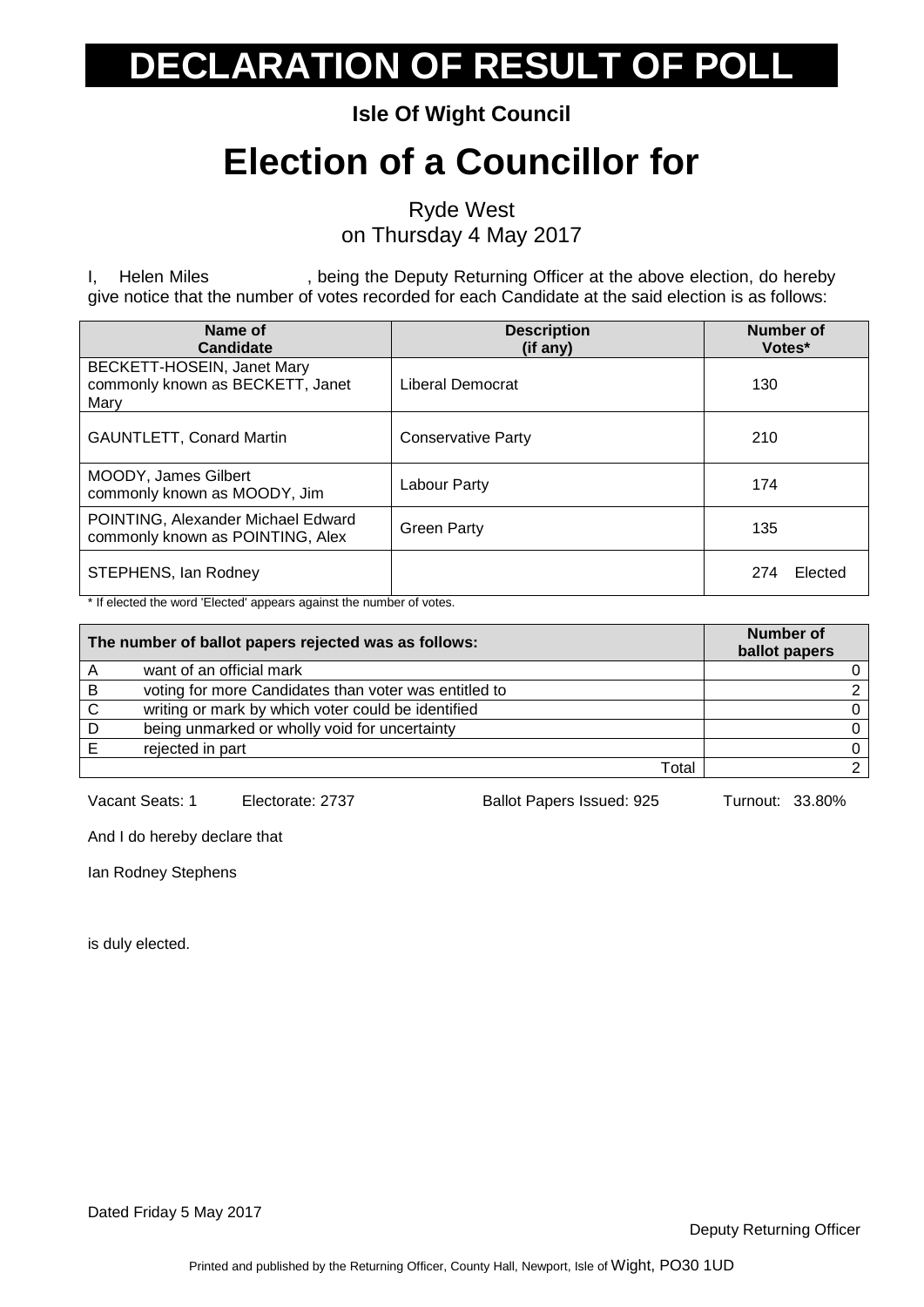**Isle Of Wight Council**

#### **Election of a County Councillor for**

Sandown North on Thursday 4 May 2017

I, Helen Miles **State is a meta-mode in the Deputy Returning Officer at the above election, do hereby** give notice that the number of votes recorded for each Candidate at the said election is as follows:

| Name of<br><b>Candidate</b>                          | <b>Description</b><br>(if any) | <b>Number of</b><br>Votes* |
|------------------------------------------------------|--------------------------------|----------------------------|
| ANDERSON, Ronald Clifford                            | Labour Party                   | 138                        |
| ANDRE, Debra Mary<br>commonly known as ANDRE, Debbie | Independent                    | 382<br>Elected             |
| ARLETTE, Kevin                                       | UKIP                           | 88                         |
| PATEL, Rajesh                                        | <b>Conservative Party</b>      | 255                        |

\* If elected the word 'Elected' appears against the number of votes.

|    | The number of ballot papers rejected was as follows:  | <b>Number of</b><br>ballot papers |
|----|-------------------------------------------------------|-----------------------------------|
|    | want of an official mark                              |                                   |
| -B | voting for more Candidates than voter was entitled to |                                   |
|    | writing or mark by which voter could be identified    |                                   |
| D  | being unmarked or wholly void for uncertainty         |                                   |
|    | rejected in part                                      |                                   |
|    | Total                                                 |                                   |

Vacant Seats: 1 Electorate: 2354 Ballot Papers Issued:868 Turnout: 36.88%

And I do hereby declare that

Debra Mary Andre

is duly elected.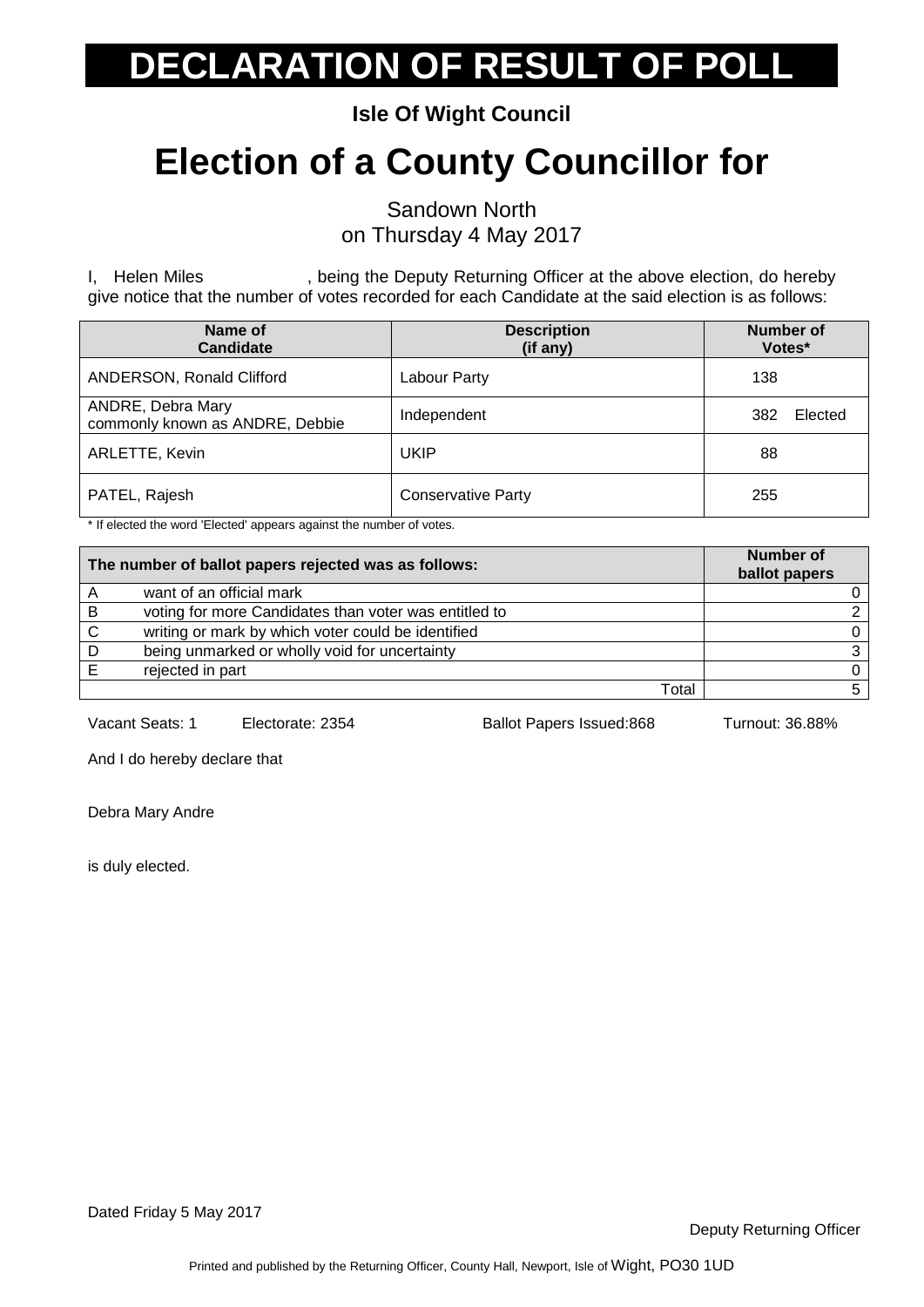**Isle Of Wight Council**

#### **Election of a County Councillor for**

Sandown South

on Thursday 4 May 2017

I, Claire Shand , being the Deputy Returning Officer at the above election, do hereby give notice that the number of votes recorded for each Candidate at the said election is as follows:

| Name of<br><b>Candidate</b>                                                                                     | <b>Description</b><br>(if any) | Number of<br>Votes* |
|-----------------------------------------------------------------------------------------------------------------|--------------------------------|---------------------|
| LAWSON, Eric James                                                                                              | <b>Green Party</b>             | 392                 |
| WARD, Ian David<br>→ If the created a constant IEI correlations a construction of a construction of correlation | <b>Conservative Party</b>      | Elected<br>569      |

If elected the word 'Elected' appears against the number of votes.

| The number of ballot papers rejected was as follows: |                                                       | <b>Number of</b><br>ballot papers |
|------------------------------------------------------|-------------------------------------------------------|-----------------------------------|
|                                                      | want of an official mark                              |                                   |
| В                                                    | voting for more Candidates than voter was entitled to |                                   |
| C                                                    | writing or mark by which voter could be identified    |                                   |
| D                                                    | being unmarked or wholly void for uncertainty         |                                   |
|                                                      | rejected in part                                      |                                   |
|                                                      | Total                                                 |                                   |

Vacant Seats: 1 Electorate: 2939 Ballot Papers Issued: 964 Turnout: 32.80%

And I do hereby declare that

Ian David Ward

is duly elected.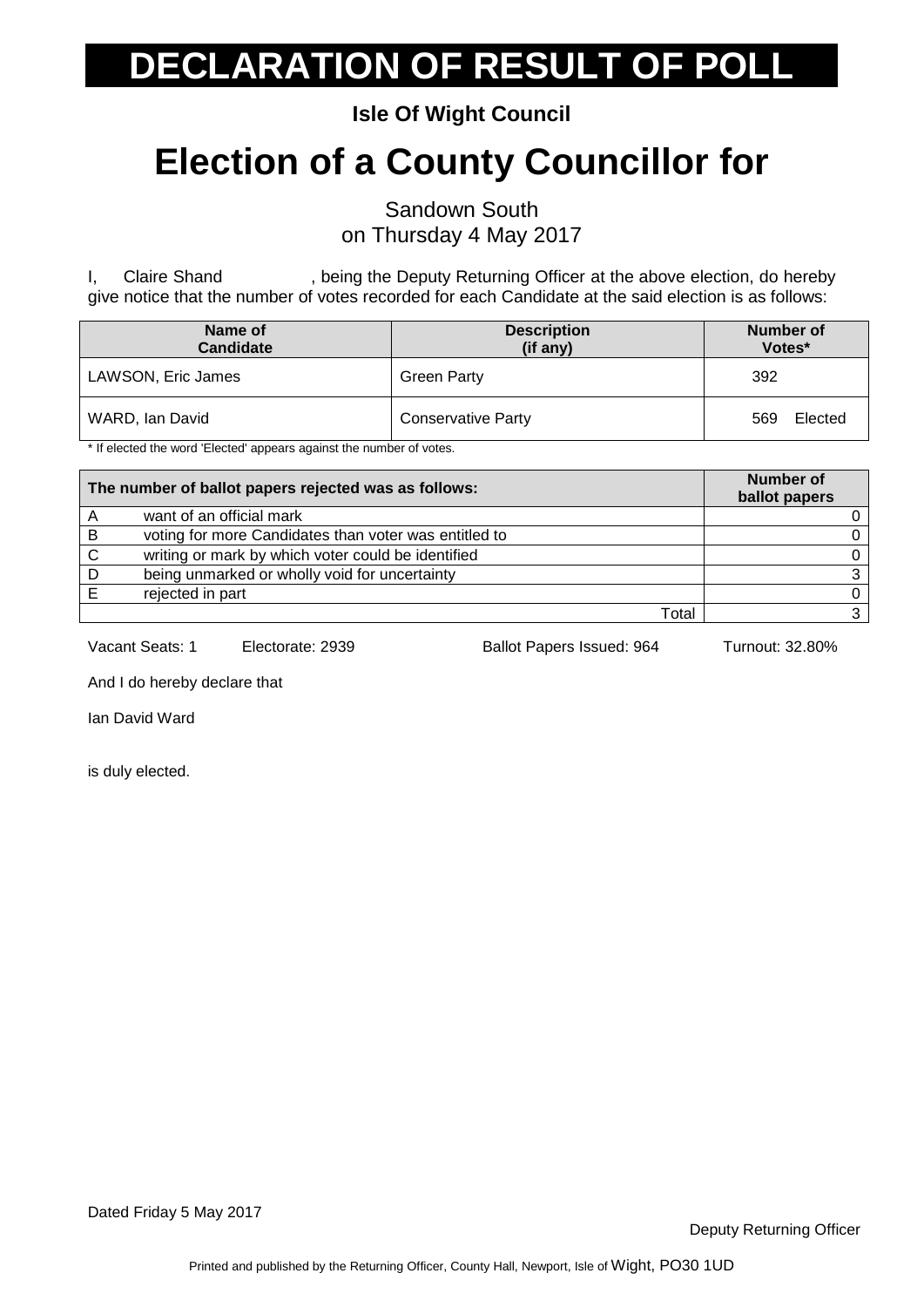**Isle Of Wight Council**

#### **Election of a County Councillor for**

Shanklin Central on Thursday 4 May 2017

I, Helen Miles , being the Deputy Returning Officer at the above election, do hereby give notice that the number of votes recorded for each Candidate at the said election is as follows:

| Name of<br><b>Candidate</b>                             | <b>Description</b><br>(if any) | Number of<br>Votes* |
|---------------------------------------------------------|--------------------------------|---------------------|
| <b>BESTON, Michael Thomas Frank</b>                     | <b>Conservative Party</b>      | Elected<br>457      |
| <b>EVANS, Elizabeth Ellen</b>                           | Labour Party                   | 85                  |
| GILBEY, Jonathan David<br>commonly known as GILBEY, Jon |                                | 451                 |
| MAY, Robert Peter                                       | <b>Green Party</b>             | 146                 |

\* If elected the word 'Elected' appears against the number of votes.

| The number of ballot papers rejected was as follows: |                                                       | <b>Number of</b><br>ballot papers |
|------------------------------------------------------|-------------------------------------------------------|-----------------------------------|
| A                                                    | want of an official mark                              |                                   |
| -B                                                   | voting for more Candidates than voter was entitled to |                                   |
| C.                                                   | writing or mark by which voter could be identified    |                                   |
| D                                                    | being unmarked or wholly void for uncertainty         |                                   |
|                                                      | rejected in part                                      |                                   |
|                                                      | Total                                                 |                                   |

Vacant Seats: 1 Electorate: 2822 Ballot Papers Issued: 1139 Turnout: 40.36%

And I do hereby declare that

Michael Thomas Frank Beston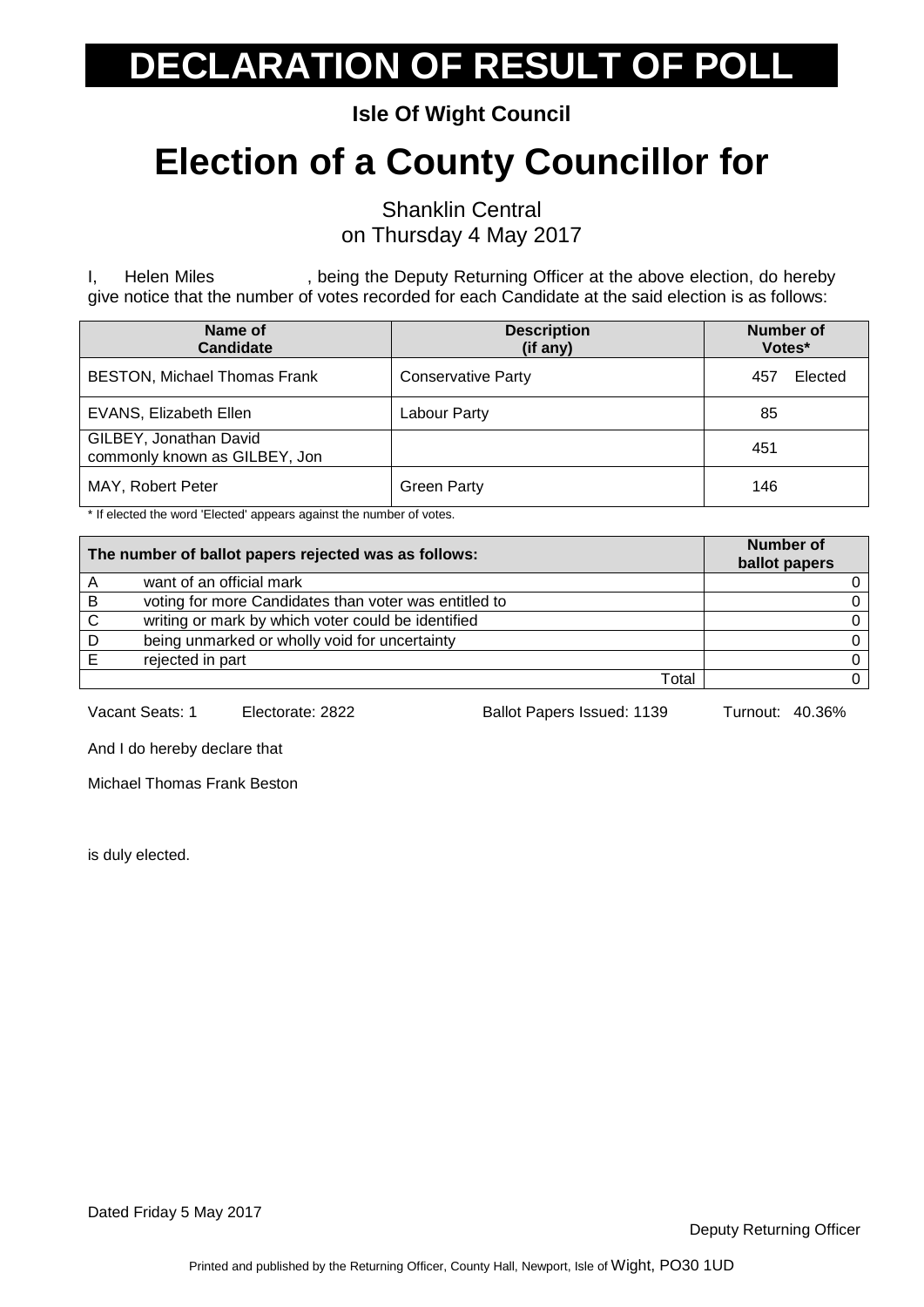**Isle Of Wight Council**

#### **Election of a County Councillor for**

Shanklin South on Thursday 4 May 2017

I, Clive Joynes , being the Deputy Returning Officer at the above election, do hereby give notice that the number of votes recorded for each Candidate at the said election is as follows:

| Name of<br><b>Candidate</b>                                           | <b>Description</b><br>(if any) | <b>Number of</b><br>Votes* |
|-----------------------------------------------------------------------|--------------------------------|----------------------------|
| ARMSTRONG, Doreen Pamela                                              | Labour Party                   | 54                         |
| <b>BELFITT, Nicholas Alexander</b><br>commonly known as BELFITT, Nick | Liberal Democrat               | 42                         |
| <b>BRIAR, Lorraine Janesse</b>                                        | <b>Green Party</b>             | 70                         |
| <b>GREEN, Andrew Joseph</b>                                           | Independent                    | 106                        |
| PRIEST, Richard                                                       |                                | 426                        |
| <b>QUIRK, Christopher William</b><br>commonly known as QUIRK, Chris   | <b>Conservative Party</b>      | 481<br>Elected             |
| WARD, Sonja Yvonne                                                    | <b>UKIP</b>                    | 53                         |

\* If elected the word 'Elected' appears against the number of votes.

| The number of ballot papers rejected was as follows: |                                                       | <b>Number of</b><br>ballot papers |
|------------------------------------------------------|-------------------------------------------------------|-----------------------------------|
|                                                      | want of an official mark                              |                                   |
| B                                                    | voting for more Candidates than voter was entitled to |                                   |
| C                                                    | writing or mark by which voter could be identified    |                                   |
| D                                                    | being unmarked or wholly void for uncertainty         |                                   |
|                                                      | rejected in part                                      |                                   |
|                                                      | Total                                                 |                                   |

Vacant Seats: 1 Electorate: 2922 Ballot Papers Issued: 1237 Turnout: 42.3%

And I do hereby declare that

Christopher William Quirk

is duly elected.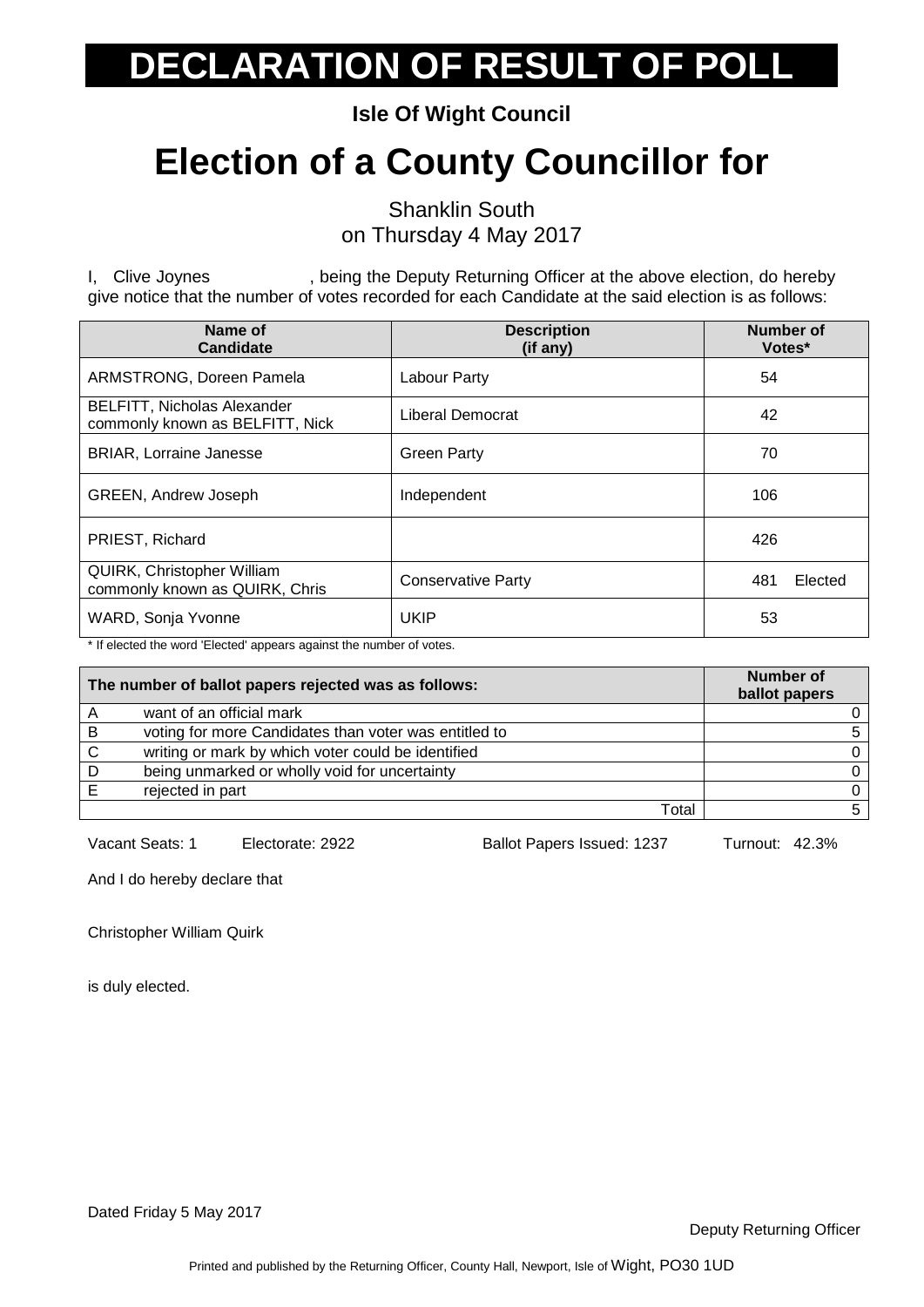**Isle Of Wight Council**

#### **Election of a County Councillor for**

**Totland** 

on Thursday 4 May 2017

I, Claire Shand , being the Deputy Returning Officer at the above election, do hereby give notice that the number of votes recorded for each Candidate at the said election is as follows:

| Name of<br><b>Candidate</b> | <b>Description</b><br>(if any) | <b>Number of</b><br>Votes* |
|-----------------------------|--------------------------------|----------------------------|
| BRYAN, Carol Lita           | <b>Conservative Party</b>      | 428                        |
| HOWE, John Frederick        | Independent                    | Elected<br>467             |
| MCKIE, Iain Paton           | Independent                    | 120                        |

\* If elected the word 'Elected' appears against the number of votes.

| The number of ballot papers rejected was as follows: |                                                       | <b>Number of</b><br>ballot papers |
|------------------------------------------------------|-------------------------------------------------------|-----------------------------------|
|                                                      | want of an official mark                              |                                   |
| B                                                    | voting for more Candidates than voter was entitled to |                                   |
| C                                                    | writing or mark by which voter could be identified    | 0                                 |
| D                                                    | being unmarked or wholly void for uncertainty         | 6                                 |
|                                                      | rejected in part                                      | 0                                 |
|                                                      | Total                                                 | 10                                |

Vacant Seats: 1 Electorate: 2386 Ballot Papers Issued: 1025 Turnout: 42.96%

And I do hereby declare that

John Frederick Howe

is duly elected.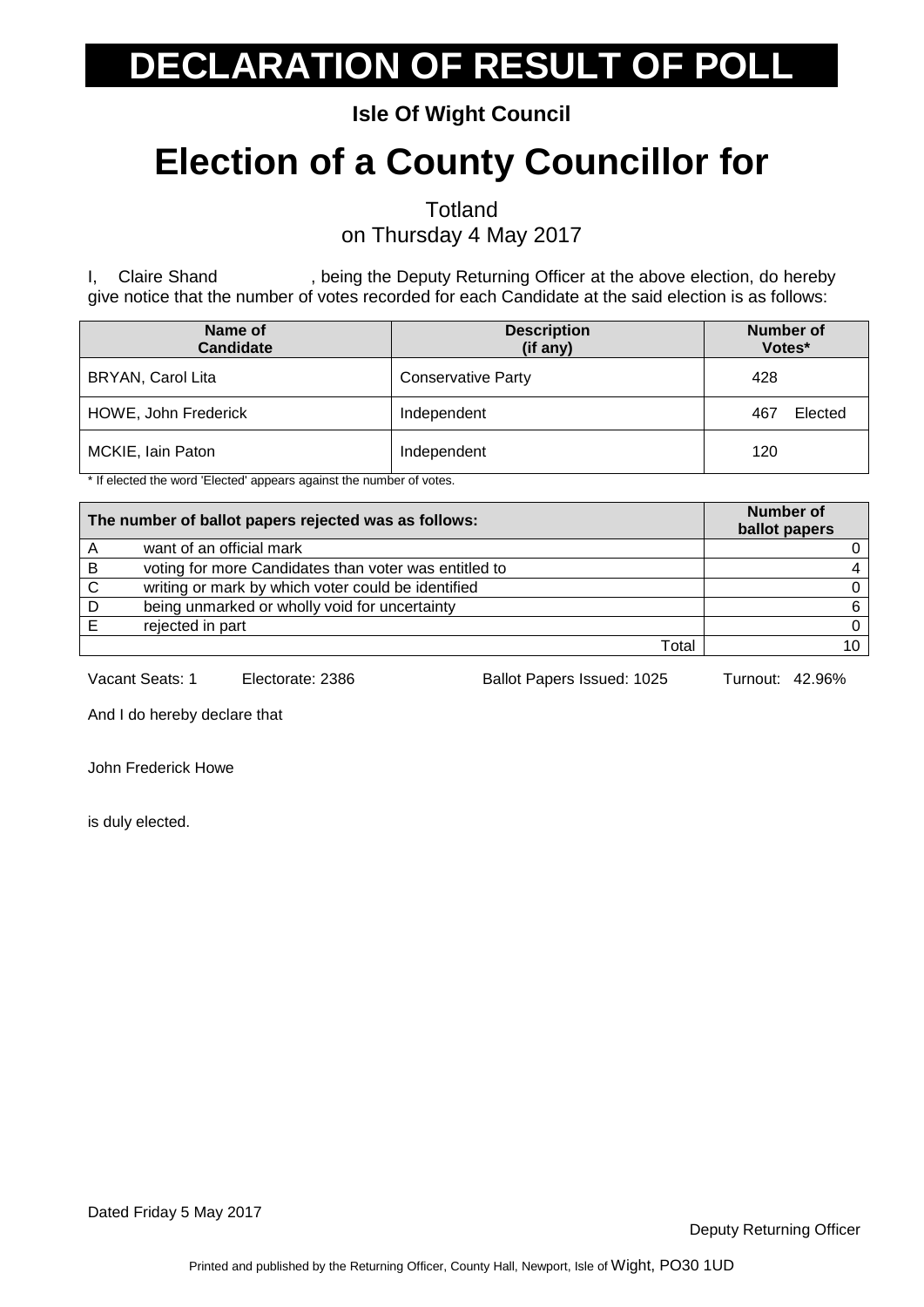**Isle Of Wight Council**

#### **Election of a County Councillor for**

Ventnor East on Thursday 4 May 2017

I, Clive Joynes , being the Deputy Returning Officer at the above election, do hereby give notice that the number of votes recorded for each Candidate at the said election is as follows:

| Name of<br><b>Candidate</b>                          | <b>Description</b><br>(if any)                    | <b>Number of</b><br>Votes* |
|------------------------------------------------------|---------------------------------------------------|----------------------------|
| GIBBONS - ROSCOE, Stephen                            | UKIP                                              | 32                         |
| GOUGE, Edward Stephen<br>commonly known as GOUGE, Ed | Labour Party                                      | 150                        |
| HILL, Billy                                          | Independent                                       | 80                         |
| <b>MARKS, Jonathan Gordon Christian</b>              | <b>Green Party</b>                                | 184                        |
| PERKS, Graham James Mark<br>$\cdot$ $\cdot$ $\cdot$  | <b>Conservative Party</b><br>$\sim$ $\sim$ $\sim$ | Elected<br>450             |

\* If elected the word 'Elected' appears against the number of votes.

| The number of ballot papers rejected was as follows: |                                                       | <b>Number of</b><br>ballot papers |
|------------------------------------------------------|-------------------------------------------------------|-----------------------------------|
|                                                      | want of an official mark                              |                                   |
| B                                                    | voting for more Candidates than voter was entitled to | ٩                                 |
| C                                                    | writing or mark by which voter could be identified    | 0                                 |
|                                                      | being unmarked or wholly void for uncertainty         |                                   |
|                                                      | rejected in part                                      | 0                                 |
|                                                      | Total                                                 |                                   |

Vacant Seats: 1 Electorate: 2364 Ballot Papers Issued: 901 Turnout:38.11%

And I do hereby declare that

Graham James Mark Perks

is duly elected.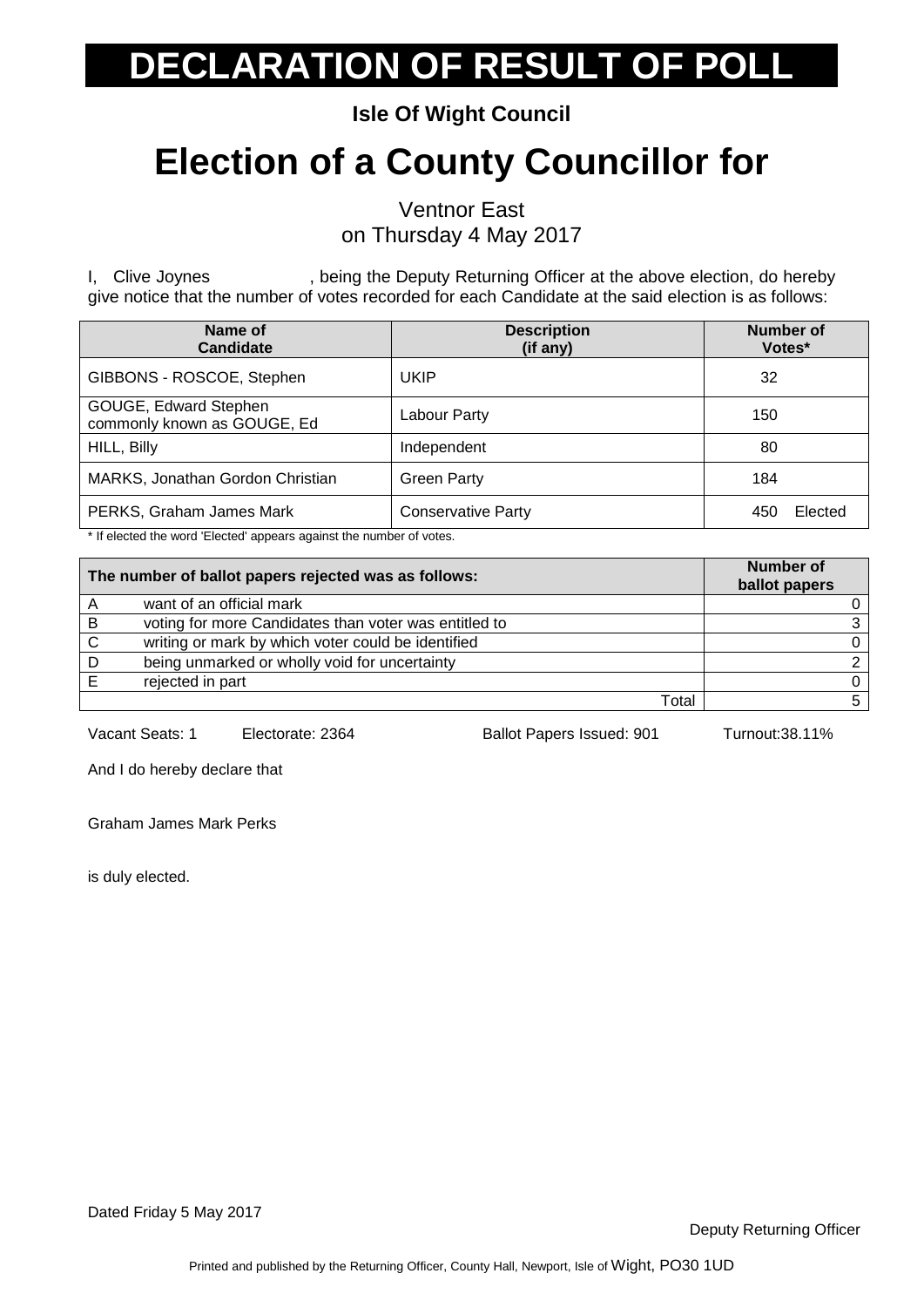**Isle Of Wight Council**

#### **Election of a County Councillor for**

Ventnor West on Thursday 4 May 2017

I, Simon Wiggins , being the Deputy Returning Officer at the above election, do hereby give notice that the number of votes recorded for each Candidate at the said election is as follows:

| Name of<br><b>Candidate</b>                                          | <b>Description</b><br>(if any) | Number of<br>Votes* |
|----------------------------------------------------------------------|--------------------------------|---------------------|
| COCKETT, Stephen John James                                          | <b>Green Party</b>             | 282                 |
| COOPER, Stephen<br>commonly known as COOPER, Steve                   | Labour Party                   | 94                  |
| CURTIS, Richard John                                                 | <b>UKIP</b>                    | 63                  |
| PEACE, Gary John                                                     | <b>Conservative Party</b>      | 455<br>Elected      |
| REES, Harold<br>commonly known as REES, Harry                        | Independent                    | 110                 |
| * If elected the word 'Elected' appears against the number of votes. |                                |                     |

| The number of ballot papers rejected was as follows: |                                                       | Number of<br>ballot papers |
|------------------------------------------------------|-------------------------------------------------------|----------------------------|
|                                                      | want of an official mark                              |                            |
| B                                                    | voting for more Candidates than voter was entitled to |                            |
|                                                      | writing or mark by which voter could be identified    |                            |
| D                                                    | being unmarked or wholly void for uncertainty         |                            |
|                                                      | rejected in part                                      |                            |
|                                                      | Total                                                 |                            |

Vacant Seats: 1 Electorate: 2374 Ballot Papers Issued: 1005 Turnout: 42.33%

And I do hereby declare that

Gary John Peace

is duly elected.

Dated Friday 5 May 2017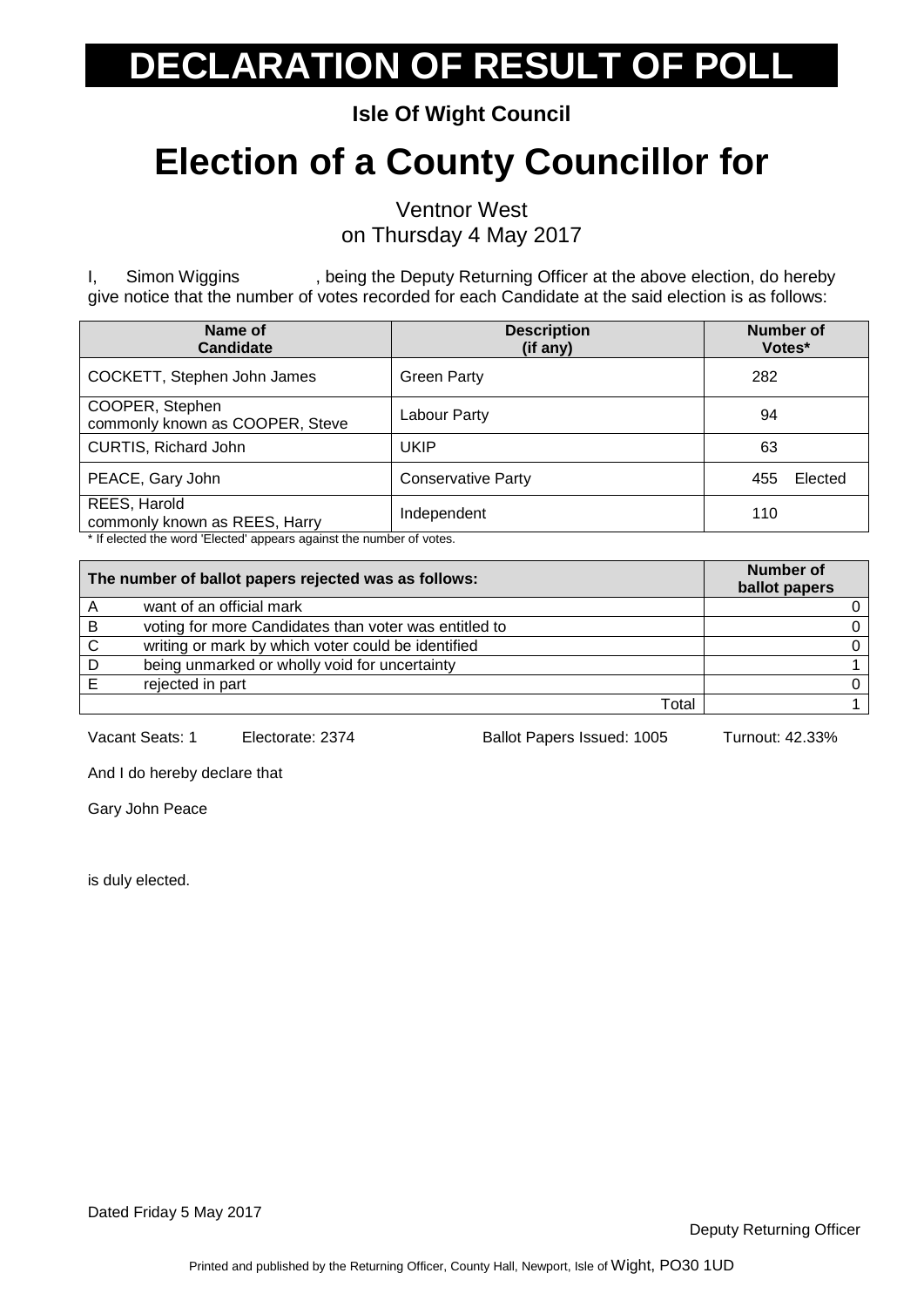**Isle Of Wight Council**

#### **Election of a Councillor for**

West Wight on Thursday 4 May 2017

I, Simon Wiggins , being the Deputy Returning Officer at the above election, do hereby give notice that the number of votes recorded for each Candidate at the said election is as follows:

| Name of<br><b>Candidate</b>                                 | <b>Description</b><br>(if any) | Number of<br>Votes* |
|-------------------------------------------------------------|--------------------------------|---------------------|
| GOUGE, Jacqueline Mary Ann<br>commonly known as GOUGE, Mary | Labour Party                   | 103                 |
| HUTCHINSON, Stuart John                                     | <b>Conservative Party</b>      | Elected<br>687      |
| MARINOV, Petar Miroslavov                                   | <b>Green Party</b>             | 186                 |

\* If elected the word 'Elected' appears against the number of votes.

| The number of ballot papers rejected was as follows: |                                                       | <b>Number of</b><br>ballot papers |
|------------------------------------------------------|-------------------------------------------------------|-----------------------------------|
|                                                      | want of an official mark                              |                                   |
| B                                                    | voting for more Candidates than voter was entitled to |                                   |
| C.                                                   | writing or mark by which voter could be identified    |                                   |
| D                                                    | being unmarked or wholly void for uncertainty         |                                   |
|                                                      | rejected in part                                      |                                   |
|                                                      | Total                                                 |                                   |

Vacant Seats: 1 Electorate: 2721 Ballot Papers Issued: 981 Turnout: 36.05%

And I do hereby declare that

Stuart John Hutchinson

is duly elected.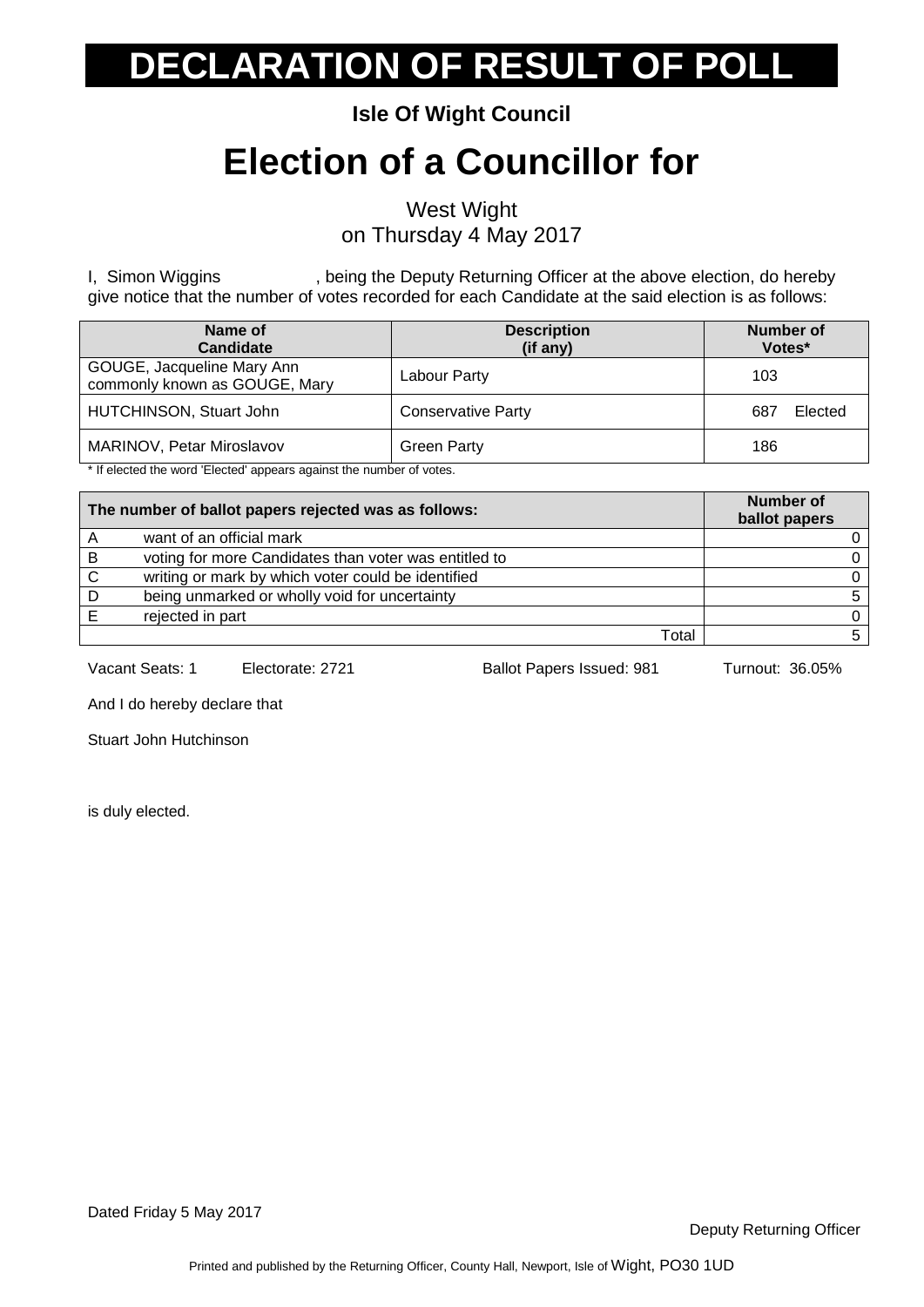**Isle Of Wight Council**

#### **Election of a Councillor for**

Whippingham and Osborne on Thursday 4 May 2017

I, Clive Joynes , being the Deputy Returning Officer at the above election, do hereby give notice that the number of votes recorded for each Candidate at the said election is as follows:

| Name of<br><b>Candidate</b>         | <b>Description</b><br>(if any) | <b>Number of</b><br>Votes* |
|-------------------------------------|--------------------------------|----------------------------|
| BAKER-SMITH, Julia Helen            | Independent                    | Elected<br>692             |
| PACKHAM, Patricia Margaret          | Liberal Democrat               | 62                         |
| TROLLOPE, Lorna                     | Labour Party                   | 146                        |
| <b>WALKER, Simon Francis George</b> | <b>Conservative Party</b>      | 313                        |

\* If elected the word 'Elected' appears against the number of votes.

| The number of ballot papers rejected was as follows: |                                                       | <b>Number of</b><br>ballot papers |
|------------------------------------------------------|-------------------------------------------------------|-----------------------------------|
| A                                                    | want of an official mark                              |                                   |
| -B                                                   | voting for more Candidates than voter was entitled to |                                   |
| C.                                                   | writing or mark by which voter could be identified    |                                   |
| D                                                    | being unmarked or wholly void for uncertainty         |                                   |
|                                                      | rejected in part                                      |                                   |
|                                                      | Total                                                 |                                   |

Vacant Seats: 1 Electorate: 3343 Ballot Papers Issued: 1220 Turnout: 36.49%

And I do hereby declare that

Julia Helen Baker-Smith

is duly elected.